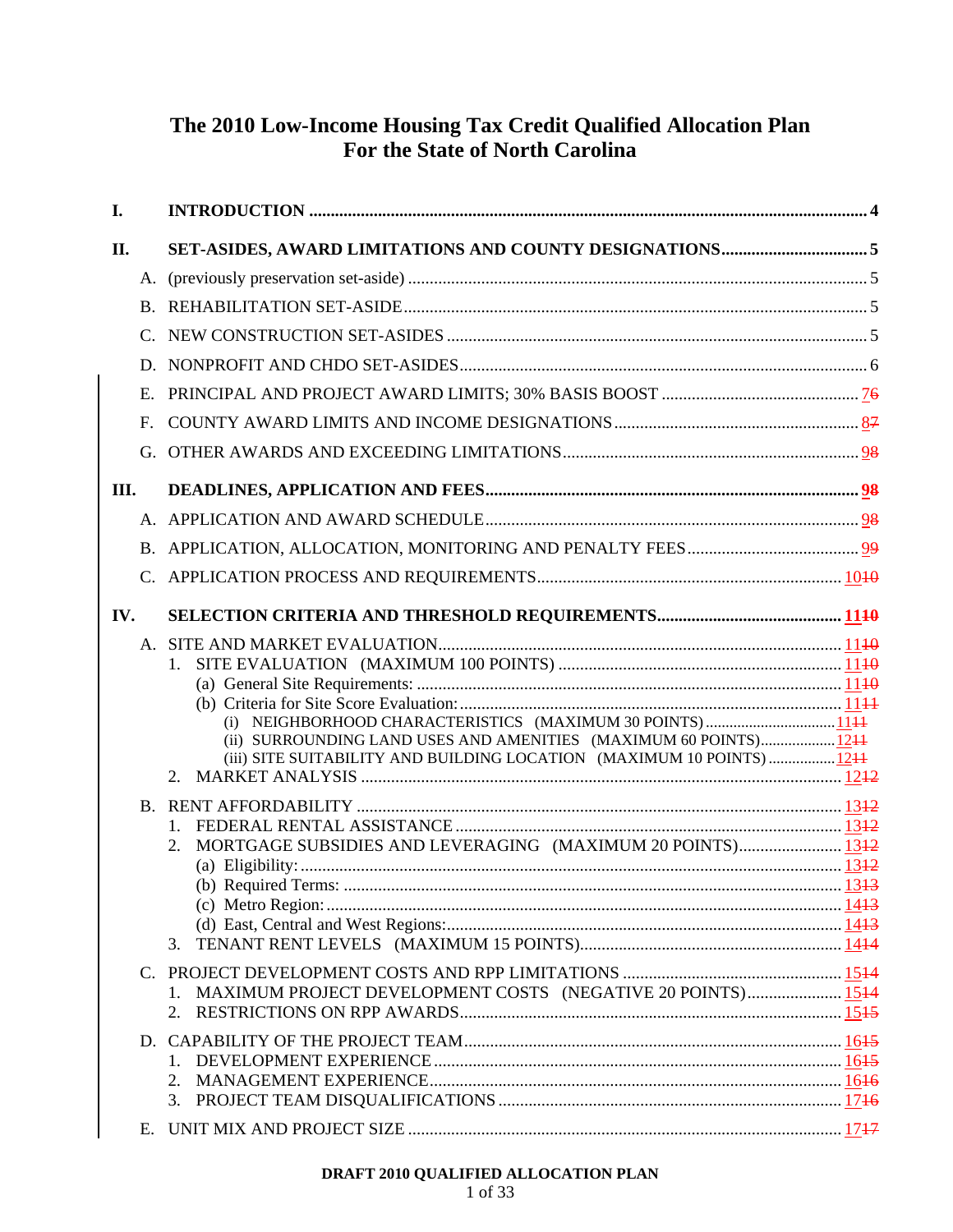|             | $F_{\perp}$ |                                                               |  |
|-------------|-------------|---------------------------------------------------------------|--|
|             |             |                                                               |  |
|             |             | 2.                                                            |  |
|             |             | 3.                                                            |  |
|             |             | 4.                                                            |  |
|             |             | 5.                                                            |  |
|             |             | 6.                                                            |  |
|             |             |                                                               |  |
|             |             |                                                               |  |
|             |             |                                                               |  |
|             |             |                                                               |  |
|             |             |                                                               |  |
|             |             |                                                               |  |
|             |             |                                                               |  |
|             |             |                                                               |  |
|             |             |                                                               |  |
|             |             |                                                               |  |
|             |             |                                                               |  |
| $V_{\cdot}$ |             |                                                               |  |
|             |             |                                                               |  |
|             |             |                                                               |  |
|             |             |                                                               |  |
| VI.         |             |                                                               |  |
|             |             |                                                               |  |
|             |             |                                                               |  |
|             |             | A. GENERAL THRESHOLD REQUIREMENTS FOR PROJECT PROPOSALS  2423 |  |
|             |             |                                                               |  |
|             |             |                                                               |  |
|             |             |                                                               |  |
|             |             | 4.                                                            |  |
|             |             | 5.                                                            |  |
|             |             | 6.                                                            |  |
|             |             | 7.                                                            |  |
|             |             |                                                               |  |
|             |             | 9.                                                            |  |
|             |             |                                                               |  |
|             |             |                                                               |  |
|             |             |                                                               |  |
|             |             |                                                               |  |
|             |             |                                                               |  |
|             |             |                                                               |  |
|             |             |                                                               |  |
|             |             | 7.                                                            |  |
|             |             | 8.                                                            |  |
|             |             | 9.                                                            |  |
|             |             |                                                               |  |
|             |             |                                                               |  |
|             |             |                                                               |  |
|             |             |                                                               |  |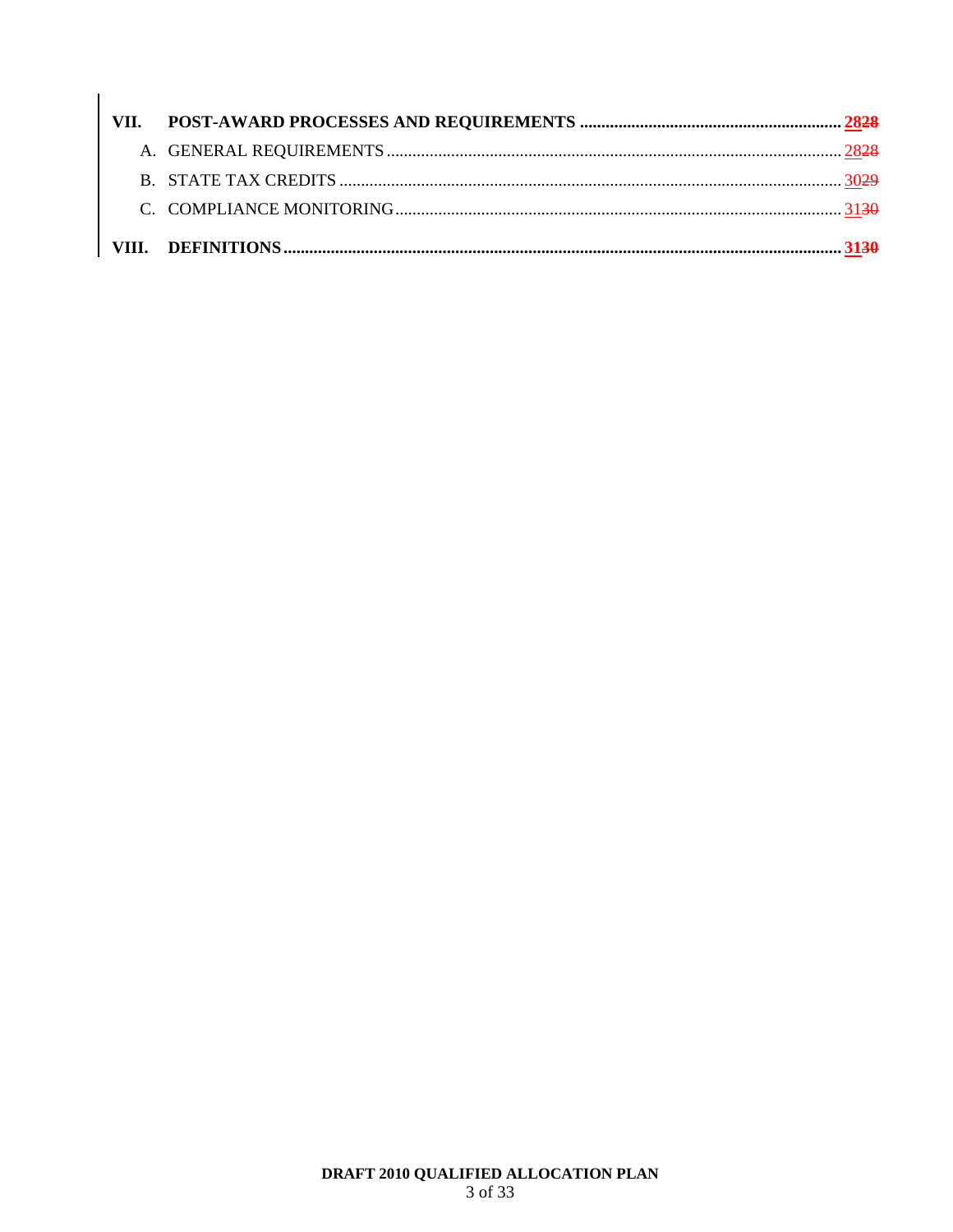# **I. INTRODUCTION**

The 2010 Qualified Allocation Plan (the Plan) has been developed by the North Carolina Housing Finance Agency (the Agency) as administrative agent for the North Carolina Federal Tax Reform Allocation Committee (the Committee) in compliance with Section 42 of the Internal Revenue Code of 1986, as amended (the Code). For purposes of the Plan, the term "Agency" shall mean the Agency acting on behalf of the Committee, unless otherwise provided.

The Plan was reviewed in one public hearing and met the other legal requirements prior to final adoption by the Committee. The staff of the Agency was present at the hearing to take comments and answer questions.

The Agency will only allocate low-income housing tax credits in compliance with the Plan. The Code requires that the Plan contain certain elements. These elements, and others added by the Committee, are listed below.

- A. Selection criteria to be used in determining the allocation of federal low-income housing tax credits:
	- 1. Project location and site suitability.
	- 2. Market demand and local housing needs.
	- 3. Serving the lowest income tenants.
	- 4. Serving qualified tenants for the longest periods.
	- 5. Design and quality of construction.
	- 6. Financial structure and long-term viability.
	- 7. Use of federal project-based rental assistance.
	- 8. Use of mortgage subsidies.
	- 9. Experience of development team and management agent(s).
	- 10. Serving persons with disabilities and the homeless.
	- 11. Willingness to solicit referrals from public housing waiting lists.
	- 12. Tenant populations of individuals with children.
	- 13. Projects intended for eventual tenant ownership.
	- 14. Projects that are part of a Community Revitalization Plan.
	- 15. Energy efficiency.
	- 16. Historic nature of the buildings.
- B. Threshold, underwriting and process requirements for project applications and tax credit awards.
- C. Description of the Agency's compliance monitoring program, including procedures to notify the Internal Revenue Service of noncompliance with the requirements of the program.

In the process of administering the low-income housing tax credit and Rental Production Program (RPP), the Agency will make decisions and interpretations regarding project applications and the Plan. Unless otherwise stated, the Agency is entitled to the full discretion allowed by law in making all such decisions and interpretations. The Agency reserves the right to amend, modify, or withdraw provisions contained in the Plan that are inconsistent or in conflict with state or federal laws or regulations. In the event of a major natural disaster or disruption in the financial markets, the Agency may disregard any section of the Plan, including point scoring and evaluation criteria, that interferes with an appropriate response.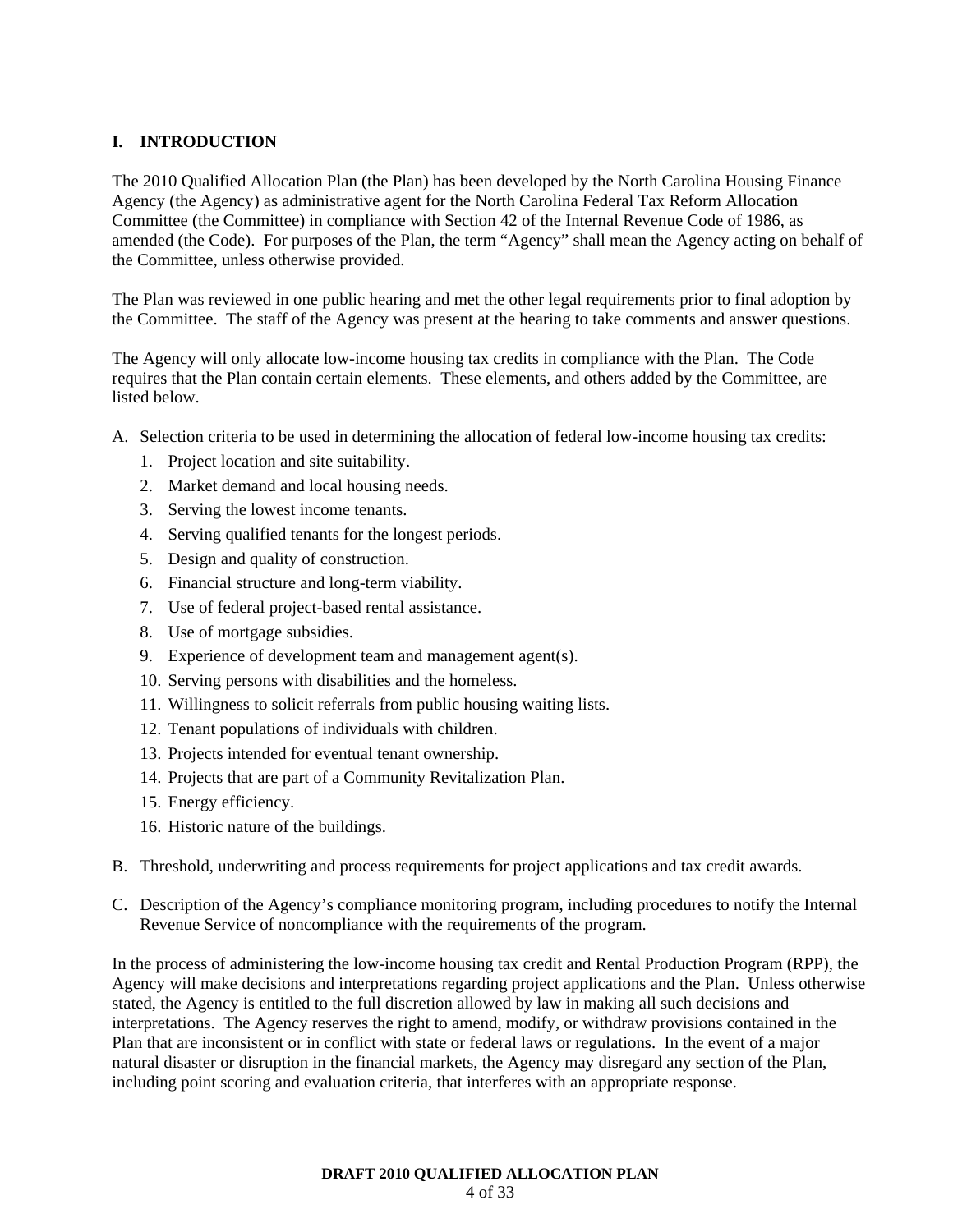### **II. SET-ASIDES, AWARD LIMITATIONS AND COUNTY DESIGNATIONS**

The Agency will determine whether applications are eligible under Section II(B) or II(C). This Section II only applies to 9% tax credit applications. Projects will be counted towards the limitations in the order awarded under the Plan (rehabilitation, higher-scoring new construction applications, and tie-breakers).

#### A. [reserved]PROJECTS AWARDED IN 2007 AND 2008

- 1. Owners of projects allocated in 2008 may return their allocation in exchange for an award of the same amount in 2010. Owners of projects outside of Qualified Census Tracts and Difficult to Develop Areas may apply for a boost in eligible basis of up to thirty percent (30%) as determined by the Agency.
- 2. Owners of projects allocated in 2007 may return their allocation in exchange for an award of the same amount in 2010. Owners also may apply for additional tax credits reflecting:
	- (a) the tax credit rate minimum of 9% (regardless of a past lock-in agreement) and
	- (b) a boost in eligible basis of up to thirty percent (30%) as determined by the Agency (for projects outside of Qualified Census Tracts and Difficult to Develop Areas).
- 3. The application deadline for returned and exchanged allocations and additional tax credits is December 1, 2008. The Agency expects to announce awards under this Section II(A) by March.
- 4. Projects must comply with requirements in the Plan applicable in the initial year of award and all representations made in the first awarded application (unless specifically waived by the Agency).
- 5. The Agency will not consider increased uses.
- 6. The Agency may consult directly with equity providers in carrying out this set-aside.
- B. REHABILITATION SET-ASIDE

The Agency will award up to twenty percent (20%) of tax credits available after forward commitments and awards described in Section  $H(A)$  to projects proposing rehabilitation of existing housing. Adaptive reuse projects, entirely vacant residential buildings, and applications proposing to increase the number of residential units on the project site will be considered new construction. In the event eligible requests exceed the amount available, the Agency will determine awards based on the evaluation criteria in Section  $IV(H)(3)$ .

- 1. The following will be considered new construction under Section  $II(C)$  below:
	- (a) adaptive reuse projects,
	- (b) entirely vacant residential buildings,
	- (c) proposals to increase and/or substantially re-configure residential units.
- 2. Up to \$750,000 of the rehabilitation set-aside will be awarded to projects meeting one or both of the following criteria:
	- (a) existing U.S. Department of Agriculture, Rural Development (RD) Section 515 financing and project-based rental assistance for at least fifty percent (50%) of the units;
	- (b) allocated 9% tax credits in 1992 or earlier.

#### C. NEW CONSTRUCTION SET-ASIDES

The Agency will award tax credits remaining after awards described above and any under Section  $II(G)(2)$  to other new construction projects, starting with those earning the highest scoring totals within each of the following four geographic set-asides and continuing in descending score order through

#### **DRAFT 2010 QUALIFIED ALLOCATION PLAN**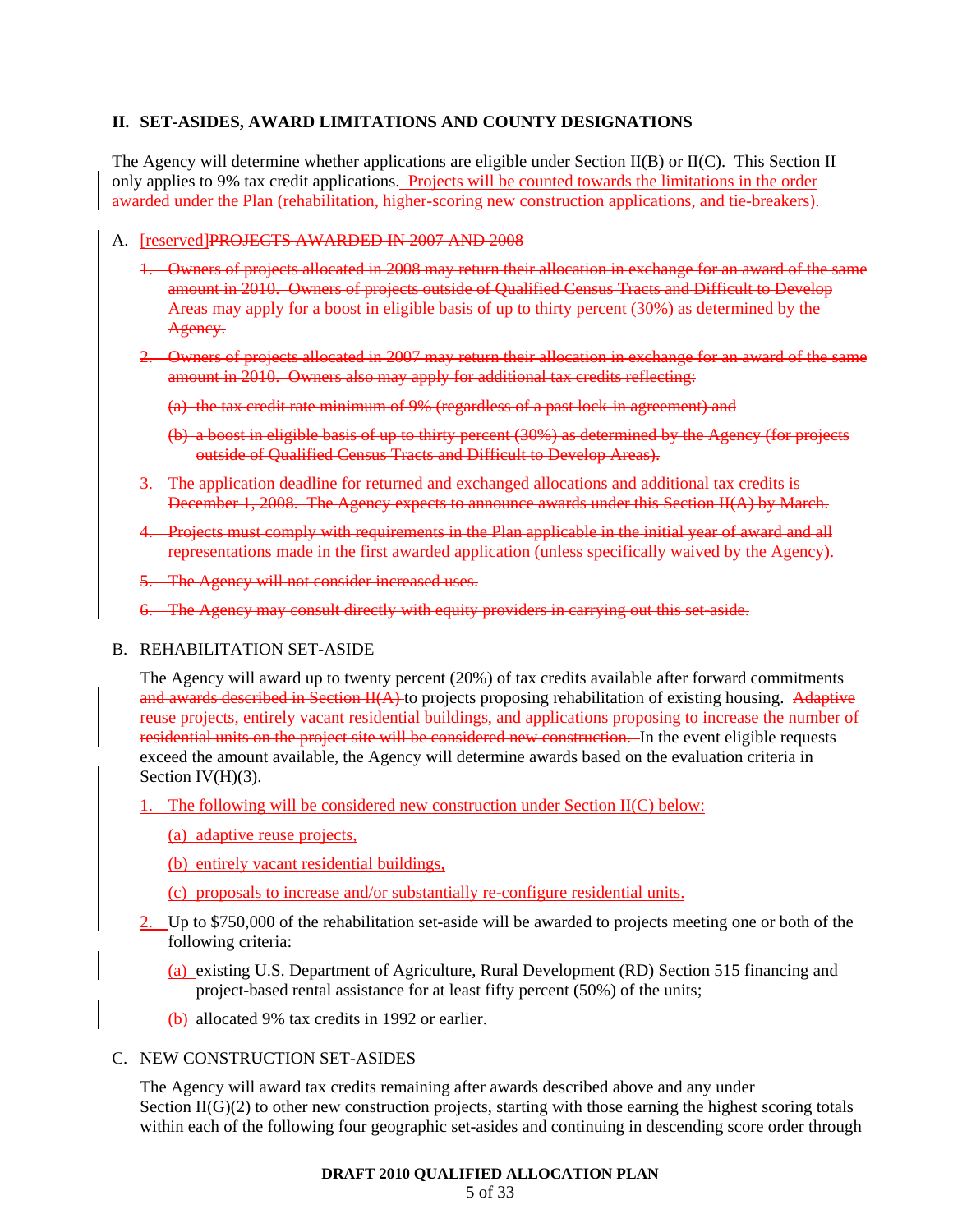| WEST 1720%   |              | CENTRAL 2425% |               | <b>METRO</b><br>3630% | EAST 2325%       |             |
|--------------|--------------|---------------|---------------|-----------------------|------------------|-------------|
| Alexander    | Jackson      | Alamance      | Montgomery    | <b>Buncombe</b>       | <b>Beaufort</b>  | Johnston    |
| Alleghany    | Lincoln      | Anson         | Moore         | Cumberland            | Bertie           | Jones       |
| Ashe         | Macon        | Cabarrus      | Orange        | Durham                | Bladen           | Lenoir      |
| Avery        | Madison      | Caswell       | Person        | Forsyth               | <b>Brunswick</b> | Martin      |
| <b>Burke</b> | McDowell     | Chatham       | Randolph      | Guilford              | Camden           | Nash        |
| Caldwell     | Mitchell     | Davidson      | Richmond      | Mecklenburg           | Carteret         | New Hanover |
| Catawba      | Polk         | Davie         | Rockingham    | Wake                  | Chowan           | Northampton |
| Cherokee     | Rutherford   | Franklin      | Rowan         |                       | Columbus         | Onslow      |
| Clay         | Surry        | Granville     | Scotland      |                       | Craven           | Pamlico     |
| Cleveland    | Swain        | Harnett       | Stanly        |                       | Currituck        | Pasquotank  |
| Gaston       | Transylvania | Hoke          | <b>Stokes</b> |                       | Dare             | Pender      |
| Graham       | Watauga      | Iredell       | Union         |                       | Duplin           | Perquimans  |
| Haywood      | Wilkes       | Lee           | Vance         |                       | Edgecombe        | Pitt        |
| Henderson    | Yadkin       |               | Warren        |                       | Gates            | Robeson     |
|              | Yancey       |               |               |                       | Greene           | Sampson     |
|              |              |               |               |                       | Halifax          | Tyrrell     |
|              |              |               |               |                       | Hertford         | Washington  |
|              |              |               |               |                       | Hyde             | Wayne       |
|              |              |               |               |                       |                  | Wilson      |

the last project that can be fully funded. The Agency reserves the right to revise the available credits in each set-aside.

### D. NONPROFIT AND CHDO SET-ASIDES

If necessary, the Agency will adjust the awards under the Plan to ensure that the overall allocation results in  $\div$ 

- $\overline{1}$ -ten percent (10%) of the state's federal tax credit ceiling being awarded to projects involving tax exempt organizations (nonprofits) and
- 2. fifteen percent (15%) of the Agency's HOME funds being awarded to projects involving Community Housing Development Organizations certified by the Agency (CHDOs).

Specifically, tax credits that would have been awarded to the lowest ranking project(s) that do(es) not fall into one of these categories will be awarded to the next highest ranking project(s) that do(es) until the overall allocation(s) reach(es) the necessary percentage(s). The Agency may make such adjustment(s) in any set-aside.

#### 1. NONPROFIT SET-ASIDE

In order to qualify as a nonprofitunder subsection  $(D)(1)$  above, an application, the proposed project must either:

- (a) not involve any for-profit Principals or
- (b) comply with the material participation requirements of the Code, applicable federal regulations and Section VI(A)(2).

#### 2. CHDO SET-ASIDE

In order to qualify under subsection  $(D)(2)$  above, an as a CHDO application,

(a) the proposed project must meet the requirements of subsection  $(D)(1)$  above, 24 CFR  $92.300(a)(1)$ ,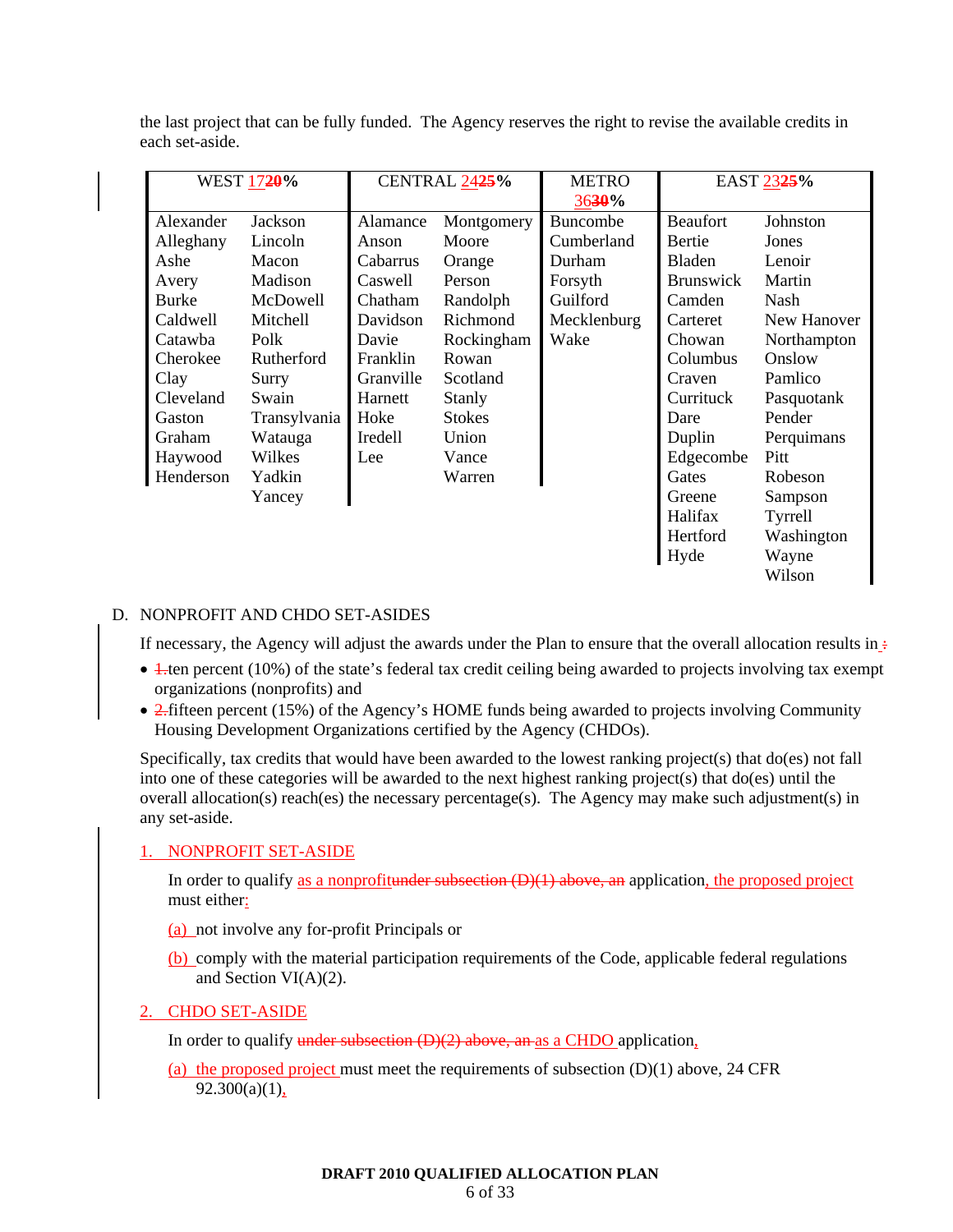- (b) as of the full application deadline, the applicant, any Principal, or any affiliate must not undertake any choice-limiting activity prior to successful completion of the U.S. Department of Housing and Urban Development (HUD) environmental clearance review, and
- (c) the project and owner must comply with any other regulations regarding the federal CHDO setaside.

The Agency may determine that the requirements of the federal CHDO set-aside have been or will be met without implementing subsection (D)(2).

# E. PRINCIPAL AND PROJECT AWARD LIMITS; 30% BASIS BOOST

# 1. PRINCIPAL LIMIT

The maximum awards to any one Principal will be the lesser of:

(a) a total of \$1,5300,000 in tax credits, including all set-asides other than awards made under Section  $H(A)$ . (the ability under Section  $H(G)(4)$  to exceed this limit to completely fund a project request no longer applies), and

(b) three projects, including no more than one per geographic set-aside.

The Agency may further limit awards based on unforeseen circumstances.

For purposes of the maximum allowed in this subsection  $(E)(1)$ , the Agency may determine that a person or entity not included in an application is a Principal for the proposed project. Such determination would include consideration of relationships between the parties in previously awarded projects and other common interests. Standard fee for service contract relationships (such as accountants or attorneys) will not be considered.

# 2. PROJECT LIMIT

The maximum award to any one project will be \$1,300,000.

# 3. PHR AND JV PROJECTS

Public housing redevelopment (PHR) and joint venture (JV) projects:

- (a) The Agency may determine that  $f_{\text{lift}}$  percent (50%) of the tax credits awarded to PHR or JV projects do not count against some or all of the Principals involved for the purpose of subsection  $(E)(1)$  above. This determination will be based on the Principal's role in the project(s) and overall development capacity. The allowance in this subsection  $(E)(3)(a)$  will apply to a maximum of one (1) project per Principal. In the event a Principal is involved in multiple PHR or JV projects, this exemption will apply to the one with the smallest award of 9% tax credits.
- (b) PHR includes:
	- (i) buildings to be located on the site of former public housing,
	- (ii) constructing replacement public housing units, or
	- (iii) rehabilitation of existing public housing.
- (c) JV includes projects that involve nonprofit Principal(s) with limited development experience or capacity and the Project would qualify under Section  $II(D)(1)$  (the nonprofit set-aside).

# 4. AGENCY-DESIGNATED BASIS BOOST

The Agency may boost the eligible basis of projects awarded in 2010 by up to thirty percent (30%) for high land costs because of being in a desirable or commercially valuable location. (excluding those awarded under Section  $II(A)$ ) by up to 30% if the eligible basis otherwise would be a low percentage of the total development costs due to either of the following: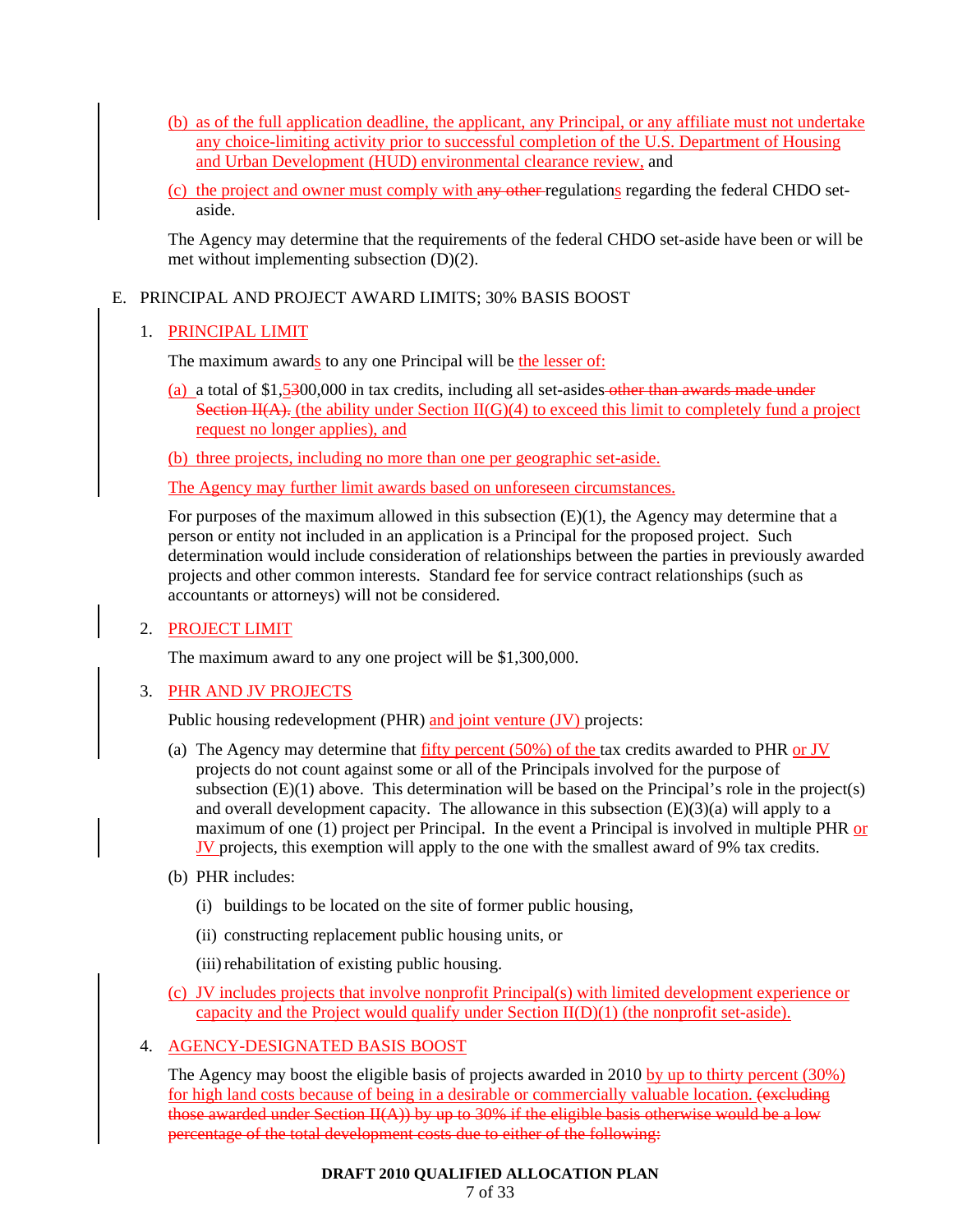- (a) High land costs because of being in a desirable or commercially valuable location.
- (b) Necessity of extensive site preparation and/or off-site costs. All such work must be reasonable based on the circumstances.

Applicants requesting a boost will need to submit an appraisal and/or standard geological survey, as applicable, by the preliminary application deadline. If the land seller is a related party or local government, the Agency may order an additional appraisal (costs to be paid by the applicant). Projects with market-rate units are ineligible for an increase under this subsection  $(E)(4)$ . The Agency will make designations between preliminary and full applications.

### 5. DIFFICULT DEVELOPMENT AREAS

The Agency will not recognize the basis boost allowed under Section  $42(d)(5)(B)(iii)$  of the Code for being in a HUD-designated Difficult Development Area.

#### F. COUNTY AWARD LIMITS AND INCOME DESIGNATIONS

### 1. AWARD LIMITS

No county will be awarded tax credits for new construction exceeding \$2,5000,000 (other than awards made under Section  $H(A)$ ) unless doing so is necessary to meet another set-aside requirement of this Plan. No county will be awarded more than two (2) projects under the rehabilitation set-aside. The Agency may further limit awards based on unforeseen circumstances. The Agency may waive the county-based limits for revitalization efforts characterized by a high degree of committed public subsidies.

### 2. INCOME DESIGNATIONS

Pursuant to N.C.G.S. § 105-129.42(c) the Agency is responsible for designating each county as High, Moderate or Low Income. Five criteria were used for making this determination: (a) county median income; (b) poverty rate; (c) percent of population in rural areas; (d) regional growth patterns; (e) N.C. Department of Commerce tier (one, two or three).

Each county was considered as a whole and evaluated relative to others in the state. Based on this process, the Agency designates counties as follows:

| <b>HIGH</b>     | <b>MODERATE</b>  |               | LOW             |             |              |
|-----------------|------------------|---------------|-----------------|-------------|--------------|
| Alamance        | Alexander        | Lincoln       | Alleghany       | Graham      | Pasquotank   |
| <b>Buncombe</b> | <b>Brunswick</b> | Moore         | Anson           | Greene      | Pender       |
| Cabarrus        | <b>Burke</b>     | Nash          | Ashe            | Halifax     | Perquimans   |
| Catawba         | Carteret         | Onslow        | Avery           | Hertford    | Richmond     |
| Chatham         | Cleveland        | Person        | <b>Beaufort</b> | Hoke        | Robeson      |
| Durham          | Craven           | Pitt          | Bertie          | Hyde        | Rutherford   |
| Forsyth         | Cumberland       | Polk          | <b>Bladen</b>   | Jackson     | Sampson      |
| Gaston          | Dare             | Randolph      | Caldwell        | Jones       | Scotland     |
| Guilford        | Davidson         | Rockingham    | Camden          | Lenoir      | Surry        |
| <b>Iredell</b>  | Davie            | Rowan         | Caswell         | Macon       | Swain        |
| Johnston        | Franklin         | Stanly        | Cherokee        | Madison     | Transylvania |
| Mecklenburg     | Granville        | <b>Stokes</b> | Chowan          | Martin      | Tyrrell      |
| New Hanover     | Harnett          | Watauga       | Clay            | McDowell    | Vance        |
| Orange          | Haywood          | Wayne         | Columbus        | Mitchell    | Warren       |
| Union           | Henderson        | Wilson        | Currituck       | Montgomery  | Washington   |
| Wake            | Lee              | Yadkin        | Duplin          | Northampton | Wilkes       |
|                 |                  |               | Edgecombe       | Pamlico     | Yancey       |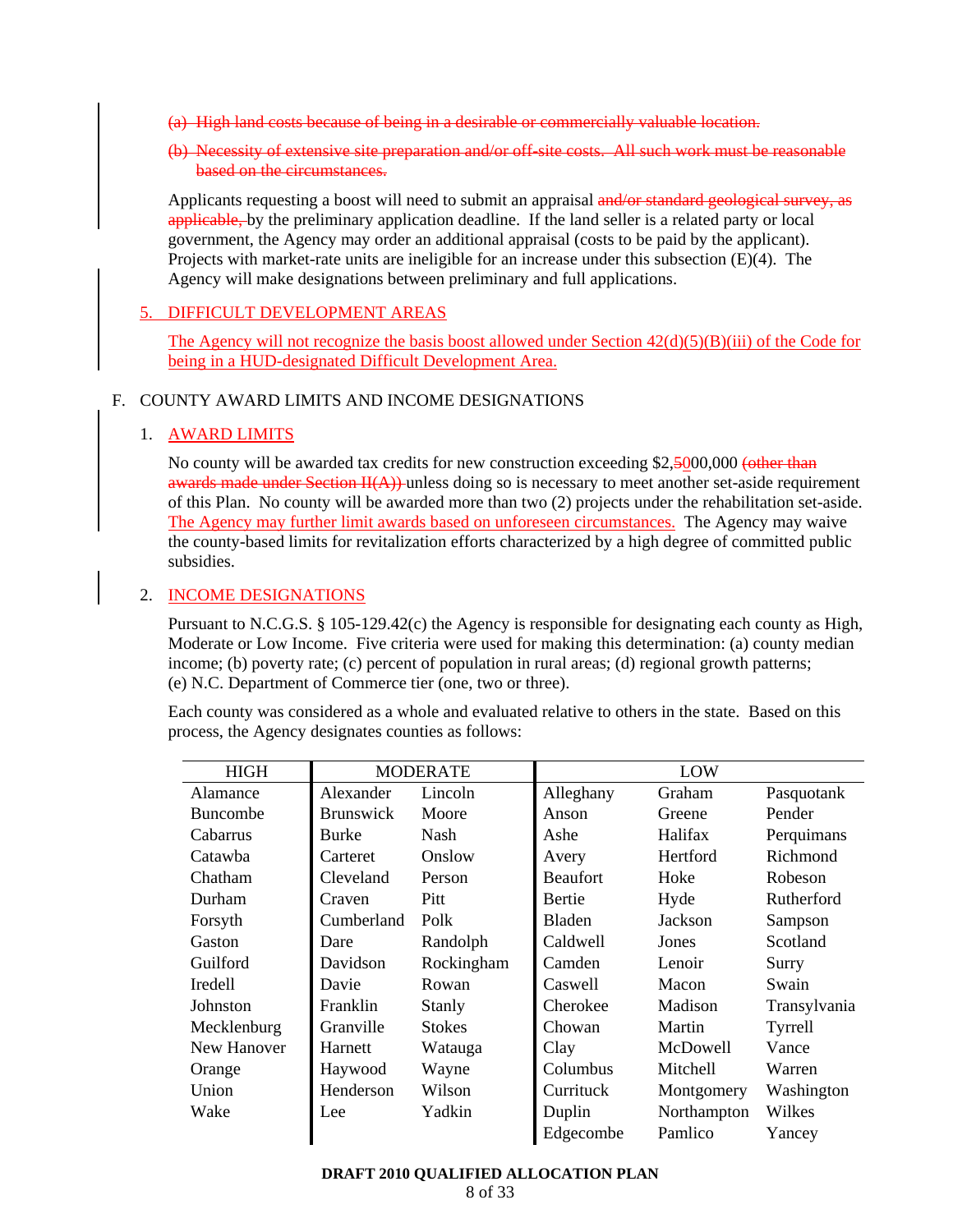**Gates** 

### G. OTHER AWARDS AND EXCEEDING LIMITATIONS

- 1. The Agency may award tax credits remaining from the four geographic set-asides to the next highest scoring eligible new construction application(s) statewide and/or one or more eligible rehabilitation applications. The Agency may also carry forward any amount of tax credits to the next year.
- 2. The Agency may award 2010 tax credits outside of the normal process to projects that: a) allow the Agency to comply with HUD regulations regarding timely commitment of funds, b) prevent the loss of state or federal investment, c) provide housing for underserved populations or d) are part of a settlement agreement of legal action brought against a local government. The total amount of such awards(s) shall not exceed \$1,000,000.
- 3. The Agency may also make a forward commitment of the next year's tax credits in an amount necessary to fully fund project(s) with a partial award or to any project application that was submitted in a prior year if such application meets all the minimum requirements of the Plan. In the event that credits are returned or the state receives credits from the national pool, the Agency may elect to carry such credits forward, make an award to any project application (subject only to the nonprofit set aside), or a combination of both.
- 4. The Agency may exceed the limitations on awards contained in Sections II(B),  $\overline{H(E)(1)}$ , II(F)(1) and this Section II(G) in order to completely fund a project request.[*the following text has been moved*] Projects will be counted towards these limitations in the order awarded under the Plan (rehabilitation, higher-scoring new construction applications, and tie-breakers).

# **III. DEADLINES, APPLICATION AND FEES**

### A. APPLICATION AND AWARD SCHEDULE

The following schedule will apply to the 2010 application process for 9% tax credits and the first round of bond volume and 4% tax credits. The Agency will announce the application schedule for a second round of bond volume and 4% tax credits at a later time.

- January 89 Deadline for submission of preliminary applications (12:00 noon)
- March 12 Market analysts will mail studies to the Agency and applicants
- March  $1213$  Notification of final site scores and qualification for Agency-designated increase in eligible basis
- March  $\frac{2223}{ }$  Deadline for market-related project revisions
- March  $2930$  Deadline for the Agency and applicant to receive a hard copy of the revised market study, if applicable
- May 78 Deadline for full applications (12:00 noon)
- August Notification of tax credit awards

The Agency reserves the right to change the schedule as necessary.

### B. APPLICATION, ALLOCATION, MONITORING AND PENALTY FEES

1. All applicants are required to pay a nonrefundable fee of  $$5,47050$  at the submission of the preliminary application. This fee covers the cost of the market study or physical needs assessment and a \$1,17050 preliminary application processing fee (which will be assessed for every electronic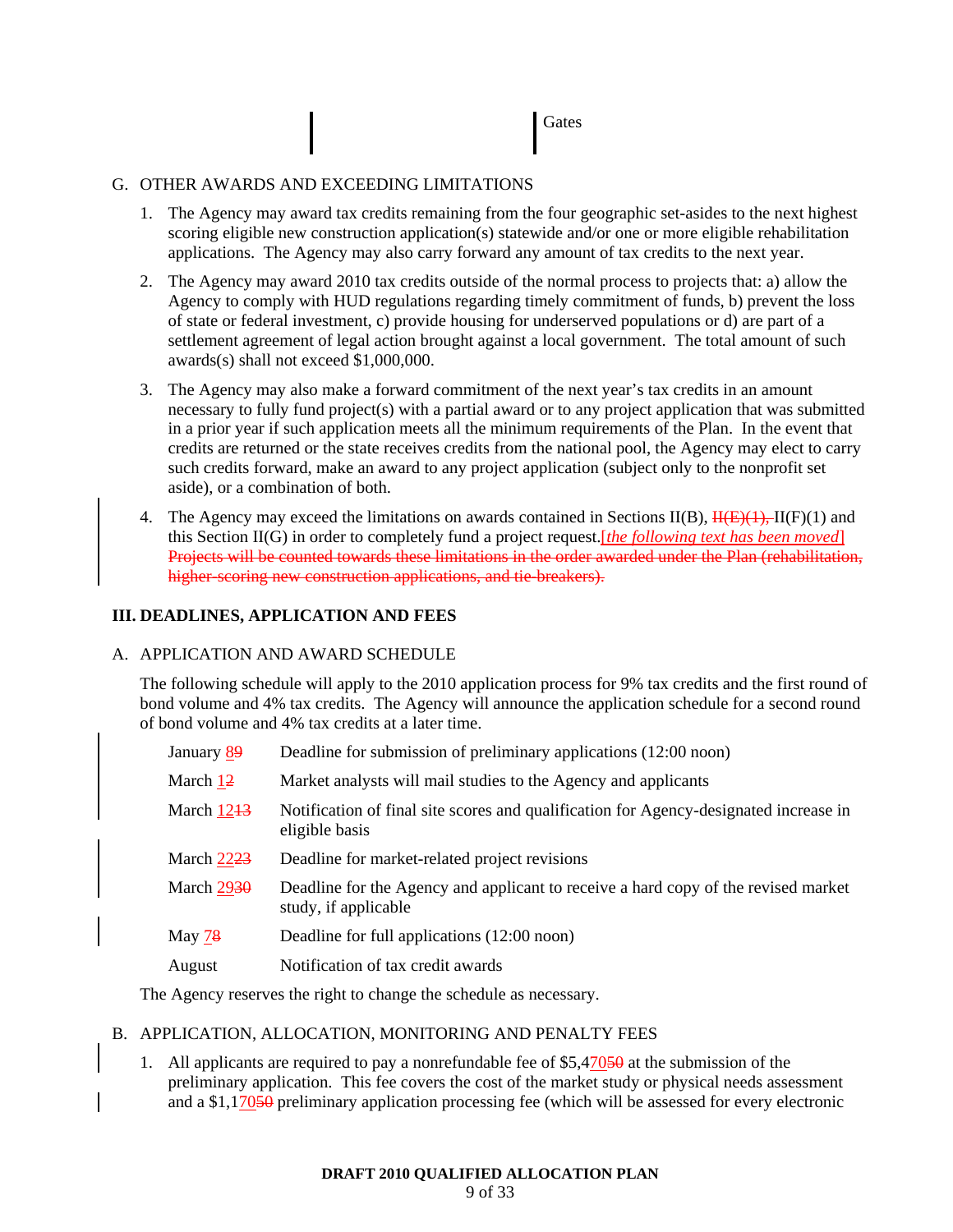application submitted). The Agency may charge additional fee(s) to cover the cost of direct contracting with other providers (such as appraisers).

- 2. All applicants are required to pay a nonrefundable processing fee of  $$1,17050$  upon submission of the full application.
- 3. Entities receiving 9% tax credit awards are required to pay a nonrefundable allocation fee equal to 0.642% of the project's total qualified basis.

For projects with prior awards applying under Section  $H(A)$ , the allocation fee will be the amount calculated above less the fee paid for the 2007 or 2008 award. The allocation fee must be paid to the Agency upon the earlier of return of the reservation letter or carryover allocation agreement. Failure to return the required documentation (such as ownership entity information) and fee by the date specified may result in cancellation of the tax credit reservation.

- 4. Entities receiving tax exempt bond volume are required to pay a nonrefundable allocation fee equal to forty (40) basis points of the awarded bond volume. (For example, the fee due on a \$10 million bond award would be \$40,000.) The allocation fee will be due at the time the bond volume is awarded. Failure to return the required documentation and fee by the date specified may result in cancellation of the bond allocation. The Agency may assess other fees for additional monitoring responsibilities.
- 5. Owners must pay a monitoring fee of \$720<del>700</del> per unit (includes all units, qualified, unrestricted and employee) prior to issuance of the project's IRS Form 8609.
- 6. If expenses for legal services are incurred by the Committee or Agency to correct mistakes of the Owner which jeopardize use of the tax credits, such legal costs will be paid by the Owner in the amount charged to the Agency or the Committee.
- 7. The Agency may assess applicants or owners a fee of up to \$2,000 for each instance of failure to comply with a written requirement, whether or not such requirement is in the Plan. The Agency will not process applications or other documentation relating to any Principal who has an outstanding balance of fees owed; such a delay in processing may result in disqualification of application(s).
- 8. The Agency will assess \$1,500 for closing a state tax credit loan and \$2,000 for an RPP closing.

### C. APPLICATION PROCESS AND REQUIREMENTS

- 1. The Agency may require applicants to submit any information, letter or representation relating to Plan requirements or point scoring as part of the application process. Unless otherwise noted, the Agency may elect to not consider information submitted after the relevant deadline.
- 2. Any failure to comply with an Agency request under subsection  $(C)(1)$  above or any misrepresentation, false information or omission in any application document may result in disqualification of that application and any other involving the same owner(s), Principal(s), consultant(s) and/or application preparer(s). Any misrepresentation, false information or omission in the application document may also result in a revocation of a tax credit allocation.
- 3. The Agency may elect to treat applications involving more than one site, population type (family/elderly) or activity (new/rehabilitation) as separate for purposes of the Agency's application process. Each application would require a separate initial application fee. The Agency may allow such applications to be considered as one for the full application underwriting if all sites are secured by one permanent mortgage and are not intended for separation and sale after the tax credit allocation.
- 4. The Agency will notify the appropriate unit of government about the project after submission of the full application. The Agency reserves the right to reject applications opposed in writing by the chief elected official (supported by the council or board), but is not obligated to do so.
- 5. For each application one individual or validly existing entity must be identified as the applicant and execute the preliminary and full applications. An entity may be one of the following: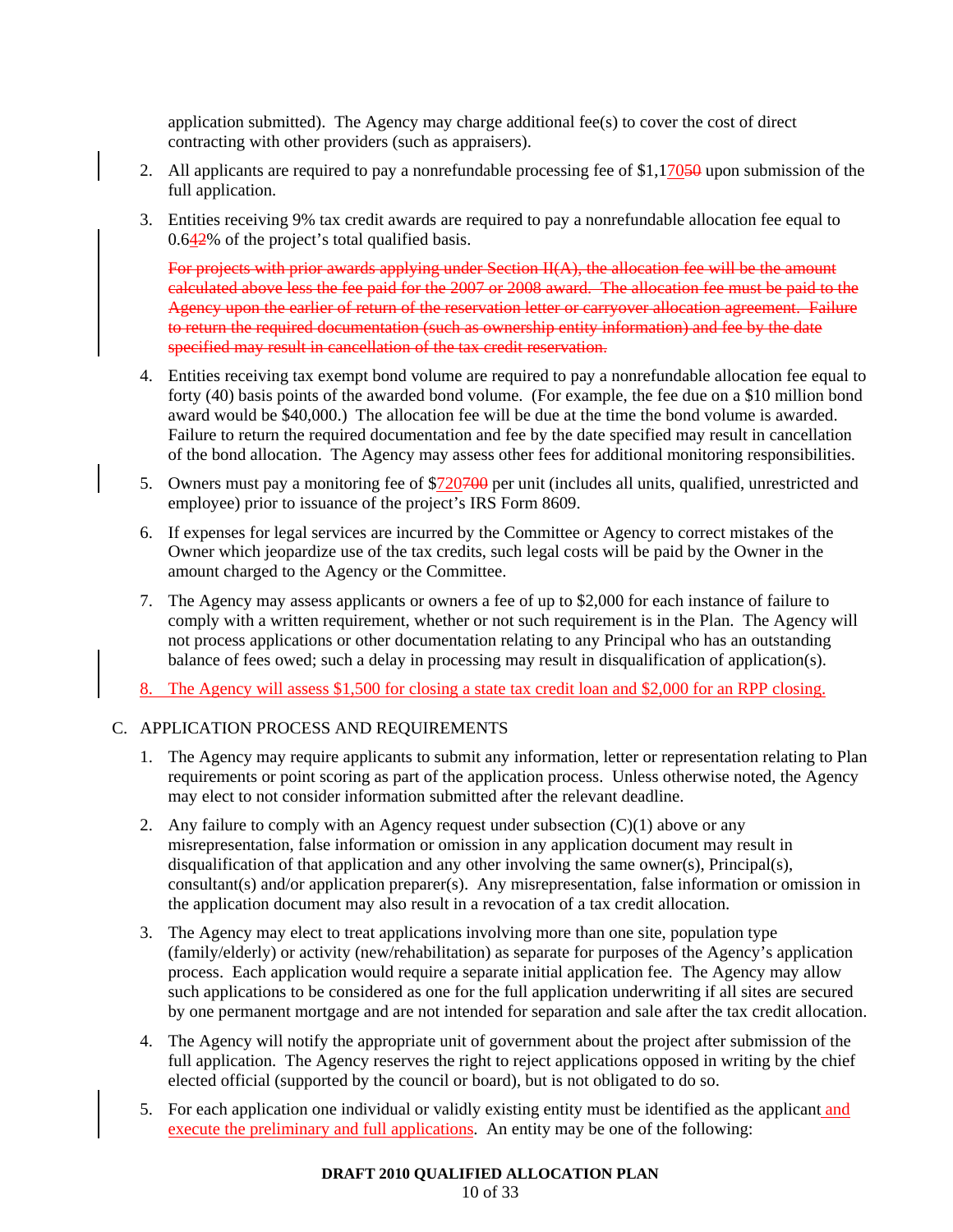- (a) corporation, including nonprofits,
- (b) limited partnership, or
- (c) limited liability company.

Only the identified applicant will have the ability to make decisions with regard to that application. The applicant may enter into joint venture or other agreements but the Agency will not be responsible for evaluating those documents to determine the relative rights of the parties. If the application receives an award the applicant must become a managing member or general partner of the ownership entity.

# **IV. SELECTION CRITERIA AND THRESHOLD REQUIREMENTS**

New construction applications must meet all threshold requirements and receive 110 points to be considered for award and funding. Rehabilitation applications will not receive point scores but instead will be evaluated using the criteria listed in Section IV $(H)(3)$  (thus all references to receipt of points only apply to new construction projects). All threshold requirements also apply to rehabilitation projects unless otherwise noted. Scoring and threshold determinations made in prior years are not binding on the Agency for the 2010 cycle.

### A. SITE AND MARKET EVALUATION

The Agency will not accept a full application where the preliminary application does not meet all site and market threshold requirements.

### 1. SITE EVALUATION (MAXIMUM 100 POINTS)

- (a) General Site Requirements:
	- (i) Sites must be sized to accommodate the number and type of units proposed. The applicant or a Principal must have site control by the preliminary application deadline, which may be evidenced by an option, contract or deed. The documentation of site control must include a plot plan.
	- (ii) Required zoning must be in place by the full application submission date, including special/conditional use permits, and any other discretionary land use approval required (includes all legislative or quasi-judicial decisions). The Agency may grant an extension of this deadline if:
		- requested by the applicant in advance of the full application due date, and
		- all approval(s) are scheduled to be considered for final approval no later than forty five (45) days from the full application date.

In evaluating extension requests, the Agency will consider whether the applicant complied with the jurisdiction's deadlines and other requirements in a timely manner.

- (iii) Utilities (water, sewer and electricity) must be available with adequate capacity to serve the site. Sites should be accessed directly by existing paved, publicly maintained roads. If not, it will be the owner's responsibility to extend utilities and roads to the site. In such cases, the applicant must explain and budget for such plans at the preliminary application stage and document the right to perform such work.
- (b) Criteria for Site Score Evaluation:

Site scores will be based on the following factors. Each will also serve as a threshold requirement; the Agency may remove an application from consideration if the site is sufficiently inadequate in one of the categories. Evaluation of sites will involve a relative comparison with other applications in the same geographic set-aside. The Agency will consider revitalization plans and other proposed development based on certainty, extent and timing. The score for a particular category will reflect the project's tenant type (family/elderly/supportive housing).

(i) NEIGHBORHOOD CHARACTERISTICS (MAXIMUM 30 POINTS)

#### **DRAFT 2010 QUALIFIED ALLOCATION PLAN**

11 of 33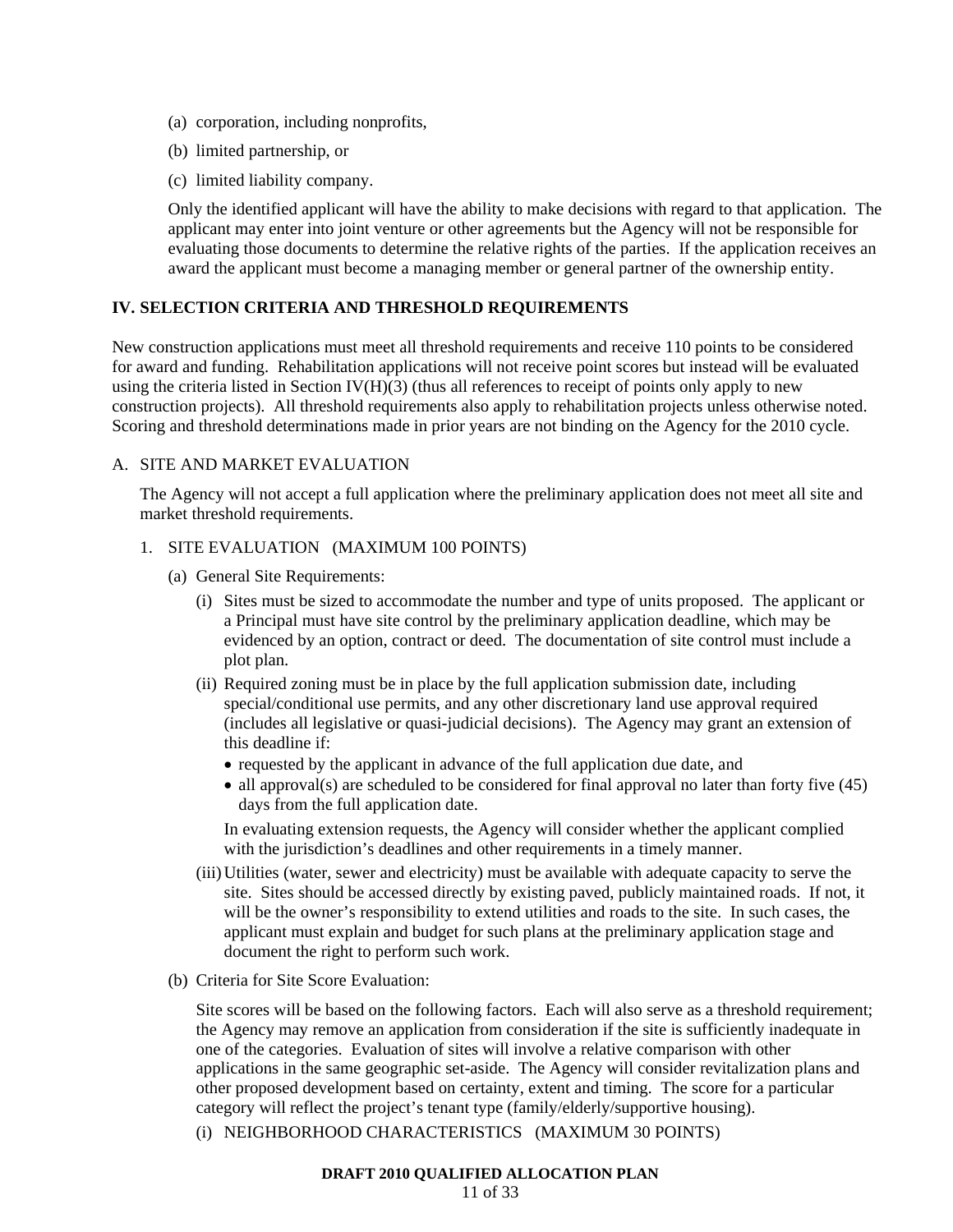- Trend and direction of real estate development and area economic health.
- Physical condition of buildings and improvements in the immediate vicinity.
- Concentration of affordable housing, including HUD, Rural Development, and tax credit projects as well as unsubsidized, below-market housing.
- (ii) SURROUNDING LAND USES AND AMENITIES (MAXIMUM 60 POINTS)
	- Land use pattern is residential in character (single and multifamily housing).
	- Availability, quality and proximity of services, amenities and features, including but not limited to: grocery store; mall/strip center; basic health care; pharmacy; schools/athletic fields; day care/after school; supportive services, public park, library, hospital, community/senior center.
	- Effect of industrial, large-scale institutional or other incompatible uses, including but not limited to: wastewater treatment facilities, high traffic corridors, junkyards, prisons, landfills, large swamps, distribution facilities, frequently used railroad tracks, power transmission lines and towers, factories or similar operations, sources of excessive noise, and sites with environmental concerns (such as odors or pollution).
	- Extent that the location is isolated.

# (iii) SITE SUITABILITY AND BUILDING LOCATION (MAXIMUM 10 POINTS, POSSIBLE 10 POINT DEDUCTION)

- Adequate traffic safety controls (i.e. stop lights, speed limits, turn lanes).
- Burden on public facilities (particularly roads).
- Access to mass transit (if applicable).
- Degree of negative features, design challenges or physical barriers that will impede project construction or adversely affect future tenants; for example: power transmission lines and towers, flood hazards, steep slopes, large boulders, ravines, year-round streams, wetlands, and other similar features (for adaptive reuse projects- suitability for residential use and difficulties posed by the building(s), such as limited parking, environmental problems or the need for excessive demolition).
- The proximity of the buildings to adjacent residential structures would be a problem because of their height and/or scale.
- The project would not be visible to potential tenants using normal travel patterns.

# 2. MARKET ANALYSIS

The Agency will administer the market study process based on this Section and the terms of **Appendix A** (incorporated herein by reference).

- (a) The Agency will contract directly with market analysts to perform studies. Applicants may interact with market analysts and will have an opportunity to revise their project (unit mix, targeting). Any revisions must be submitted in writing to both the market analyst and to the Agency, following the schedule in Section III(A), and will be binding on the applicant for the full application.
- (b) The Agency will limit the number of projects awarded in the same application round to those that it determines can be supported in the market.
- (c) The following four criteria are threshold requirements for new construction applications:
	- (i) the project's capture rate,
	- (ii) the project's absorption rate,
	- (iii) the vacancy rate at comparable properties (what qualifies as a comparable will vary based on the circumstances), and
	- (iv) the project's effect on existing or awarded properties with 9% tax credits or Agency loans.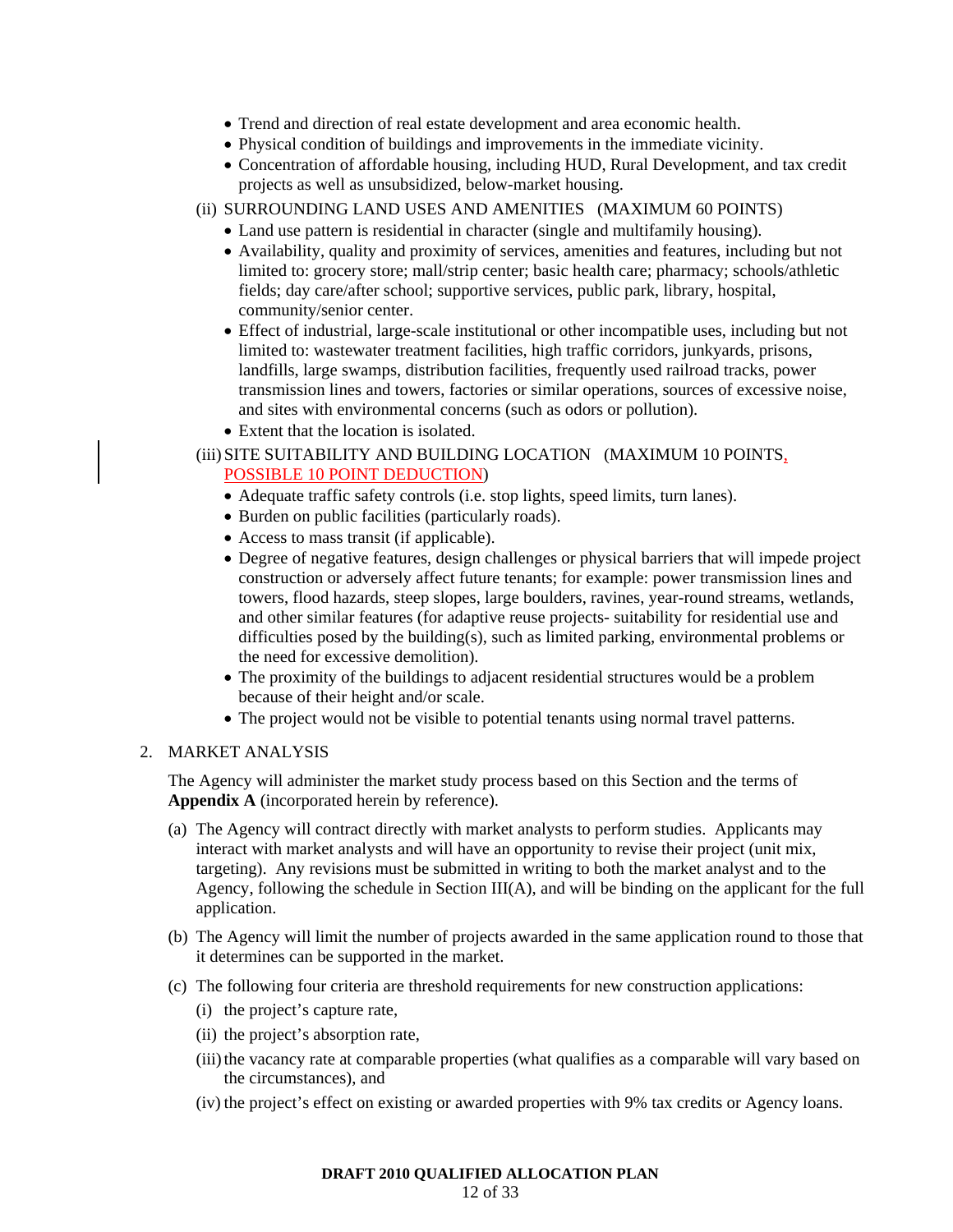- (c) The Agency is not bound by the conclusions or recommendations of the market analyst(s), and will use its discretion in evaluating the criteria listed in this subsection (A)(2).
- (d) Projects may not give preferences to potential tenants based on:
	- (i) residing in the jurisdiction of a particular local government,
	- (ii) having a particular disability, or
	- (iii) being part of a specific occupational group (e.g. artists).

#### B. RENT AFFORDABILITY

#### 1. FEDERAL RENTAL ASSISTANCE

- (a) Applicants proposing to convert tenant-based Housing Choice Vouchers (Section 8) to a projectbased subsidy (pursuant to 24 CFR Part 983) must submit a letter from the issuing authority in a form approved by the Agency. Conversion of vouchers will be treated as funding source under Section  $VI(B)(6)(d)$ ; a project will be ineligible for an allocation if it does not meet requirements set by the Agency as part of the application and award process. Such requirements may involve the public housing authority's (PHA's) Annual Plan, selection policy, and approval for advertising.
- (b) Applicants must include a written agreement between the owner and all PHAs and Section 8 providers with jurisdiction inside the project's primary market area. The agreement must commit the PHAs to include the project in any listing of housing opportunities where households with tenant-based subsidies are welcome, and the project's management agent to actively seek referrals from the PHAs to apply for units at the proposed project. If one or more of the PHAs refuses to cooperate for any reason, an explanation must be submitted as well as a statement of commitment by the applicant to seek referrals from the PHA(s). This requirement does not apply to projects with rental assistance provided through RD.

#### 2. MORTGAGE SUBSIDIES AND LEVERAGING (MAXIMUM 20 POINTS)

(a) Eligibility:

Only loans or grants from the following sources will qualify for points under this subsection  $(B)(2)$ :

- (i) the local PHA,
- (ii) Community Development Block Grant (CDBG) program funds,
- (iii) HUD Section 202 or 811,
- (iv) Federal Home Loan Bank Affordable Housing Program (AHP),
- (v) established local government housing development funds, and
- (vi) RD Section 515.

Other sources of funding may qualify PROVIDED THEY ARE APPROVED IN WRITING IN ADVANCE by the Agency. (Approval of a particular source in prior years does not meet this requirement.) Applications including market-rate units will be ineligible for points under subsection  $(B)(2)$  unless the total housing expense for all market-rate units are at least twenty percent (20%) higher than the maximum allowed for a unit at 60% area median income. Adjustments to the purchase price of the land by the seller, Agency loans, state credits and bond financing are not sources of mortgage subsidy.

(b) Required Terms:

In order to qualify for points under subsection (B)(2), loans must be listed as a source in the full application, comply with the requirements of Section VI(B)(6)(b), and have a term of at least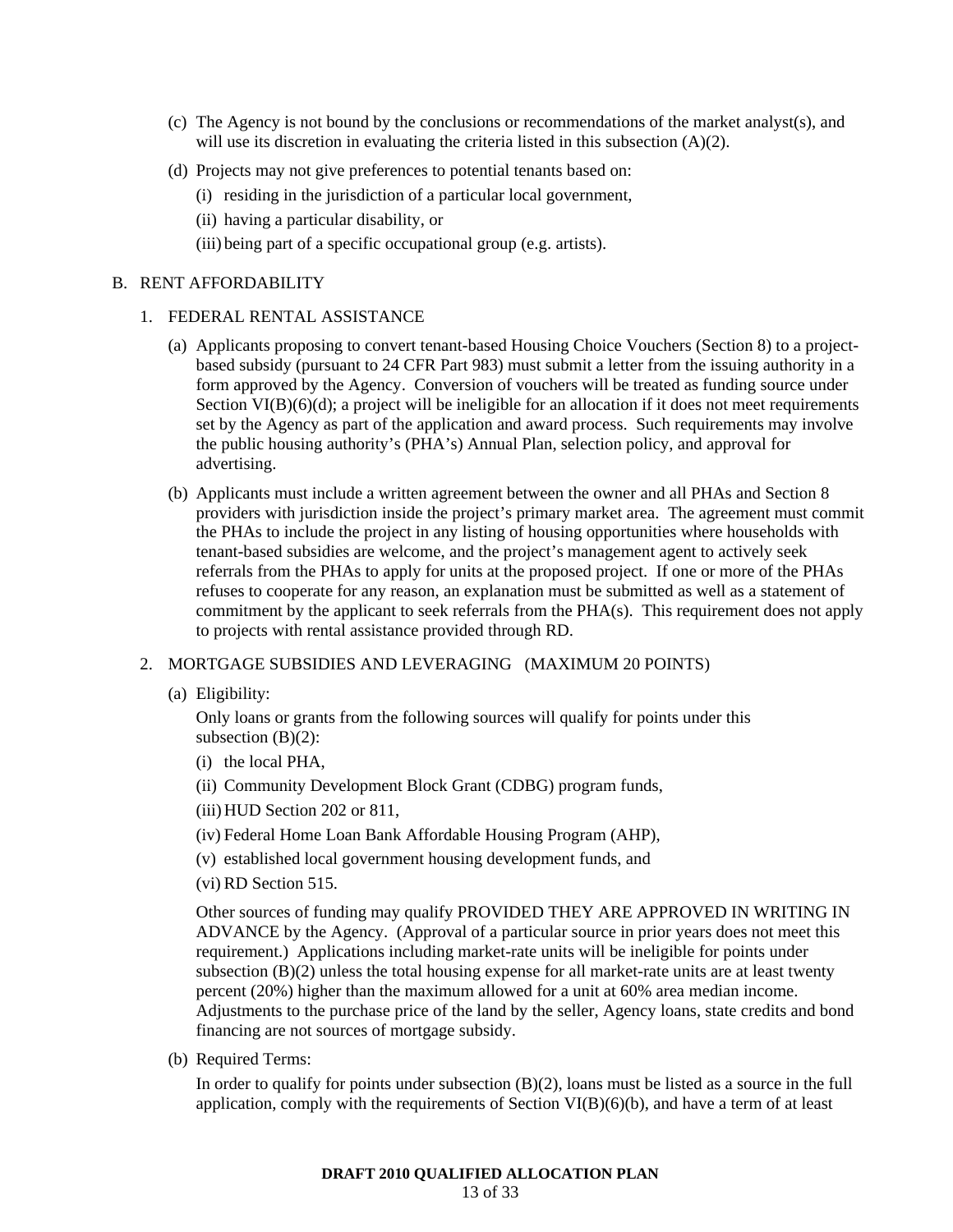twenty (20) years and an interest rate less than or equal to two percent (2%). See Section IV(C)(2) for a restriction on RPP loans for applications with local government financing.

(c) Metro Region:

Applications will earn points based on the total amount of qualifying funds committed per unit (excluding an employee/manager's unit), as described below:

| Funds/Unit | <b>Points</b> | Funds/Unit | <b>Points</b> |
|------------|---------------|------------|---------------|
| \$6,000    | 6             | \$14,000   | 14            |
| \$8,000    | 8             | \$16,000   | 16            |
| \$10,000   | 10            | \$18,000   | 18            |
| \$12,000   | 12            | \$20,000   | 20            |

Funds/Unit Points Funds/Unit Points

The calculation includes all units and amounts will not be rounded up. The funds-to-unit ratio approved by the lending source determines the score. The amount provided by a local government will be reduced by the amount included in the project budget for any impact, tap or related fees charged by that local government and the cost of land sold by that local government.

(d) East, Central and West Regions:

Applications will earn points based on the total amount of qualifying funds committed per unit (excluding an employee/manager's unit), as described below:

|         |    | Funds/Unit   Points   Funds/Unit   Points |    |
|---------|----|-------------------------------------------|----|
| \$2,000 |    | \$6,000                                   |    |
| \$4,000 | 10 | \$8,000                                   | 20 |

The calculation includes all units and amounts will not be rounded up. The funds-to-unit ratio approved by the lending source determines the score. The amount provided by a local government will be reduced by the amount included in the project budget for any impact, tap or related fees charged by that local government and the cost of land sold by that local government.

(e) Projects that will utilize federal and state historic rehabilitation tax credits and are funded entirely with equity and state low-income housing tax credits (no grants or debt sources other than deferred developer fees) will be awarded five (5) points. Any deferred fee must comply with Section VI(B)(5).

#### 3. TENANT RENT LEVELS (MAXIMUM 15 POINTS)

The application may earn points under one of the following scenarios:

- (a) If the project is in a High Income county:
	- Ten (10) points will be awarded if at least twenty-five percent (25%) of qualified low-income units will be affordable to and occupied by households with incomes at or below thirty percent (30%) of county median income.
	- Five (5) points will be awarded if at least fifty percent (50%) of qualified low-income units will be affordable to and occupied by households with incomes at or below forty percent (40%) of county median income.

(The two options for point scoring in this subsection are mutually exclusive.)

- (b) If the project is in a Moderate Income county:
	- Fifteen (15) points will be awarded if at least twenty-five percent (25%) of qualified lowincome units will be affordable to and occupied by households with incomes at or below forty percent (40%) of county median income.
	- Ten (10) points will be awarded if at least fifty percent (50%) of qualified low-income units will be affordable to and occupied by households with incomes at or below fifty percent (50%) of county median income.

(The two options for point scoring in this subsection are mutually exclusive.)

#### **DRAFT 2010 QUALIFIED ALLOCATION PLAN**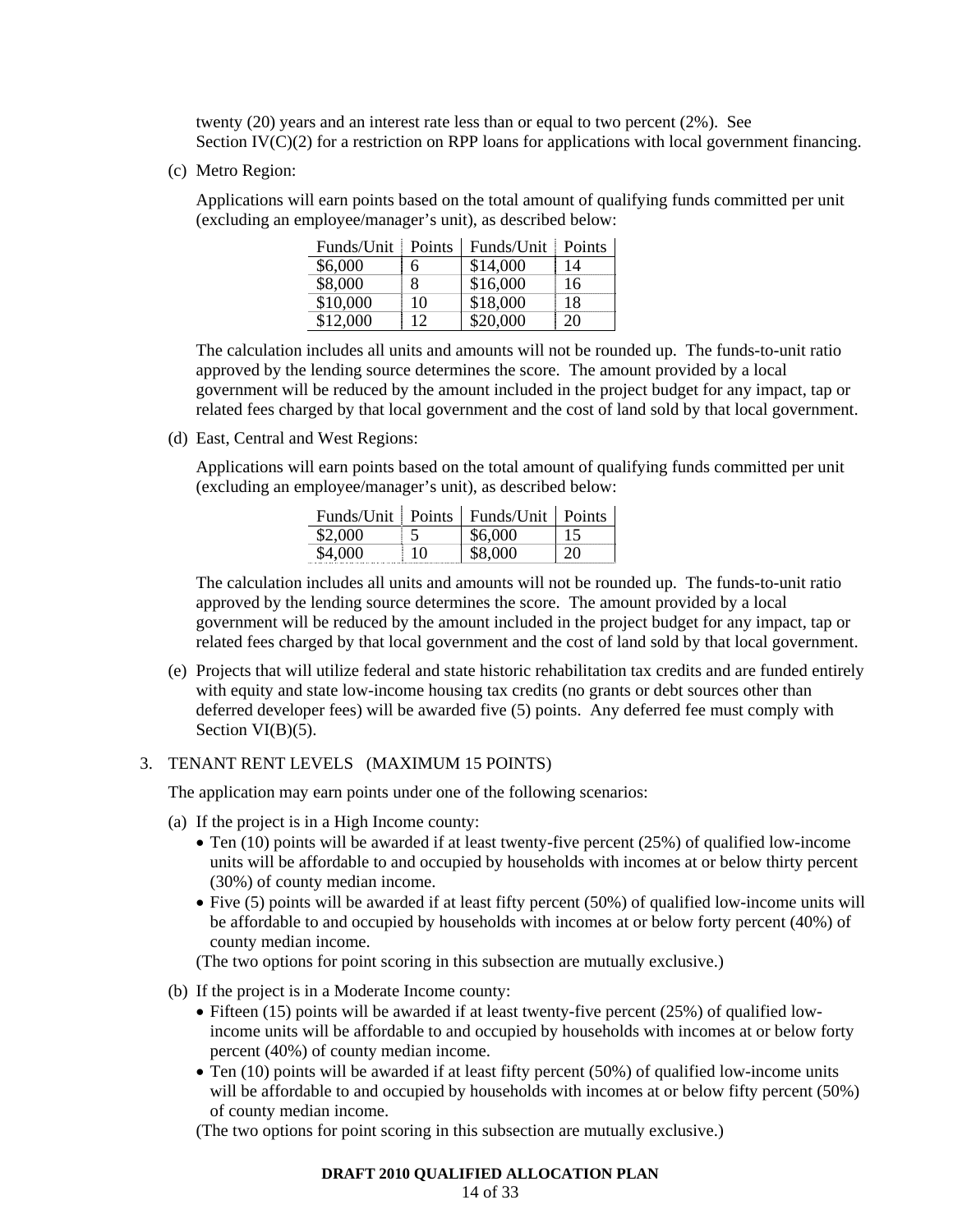- (c) If the project is in a Low Income county, fifteen (15) points will be awarded for projects in which at least forty percent (40%) of qualified low-income units will be affordable to and occupied by households with incomes at or below fifty percent (50%) of county median income.
- (d) Ten (10) points will be awarded to applications for new construction tax exempt bond projects that meet one of the following requirements:
	- at least twenty percent (20%) of total units will be affordable to and occupied by households with incomes at or below fifty percent (50%) of county median income, or
	- at least ten percent (10%) of total units will be affordable to and occupied by households with incomes at or below forty percent (40%) of county median income.

(The two options for point scoring in this subsection are mutually exclusive.)

### C. PROJECT DEVELOPMENT COSTS AND RPP LIMITATIONS

### 1. MAXIMUM PROJECT DEVELOPMENT COSTS (NEGATIVE 20 POINTS)

The Agency will assess negative points to applications listing more than the following in lines 5 and 6 of the Project Development Cost (PDC) description, as outlined in Chart A below. The point structure in Chart B will apply to the following:

- (a) all units are detached single family houses or duplexes,
- (b) serving persons with severe mobility impairments,
- (c) development challenges resulting from being within or adjacent to a central business district,
- (d) public housing redevelopment projects, or
- (e) building(s) with both steel and concrete construction and at least four (4) stories of housing.

| <b>Chart A</b> | <b>Chart B</b> |  |  |
|----------------|----------------|--|--|
| $$60,000$ -10  | $$71,000$ -10  |  |  |
| $$69,000$ -20  | $$85,000$ -20  |  |  |

The Agency will review proposed costs for historic adaptive re-use projects and approve the amount during the application review process.

See Sections VI(B)(7), (8), and (9) for other cost restrictions.

#### 2. RESTRICTIONS ON RPP AWARDS

- (a) Projects requesting RPP funds may not:
	- (i) request RPP loan funds in excess of the following amounts per unit- \$15,000 in High Income counties; \$20,000 in Moderate Income counties; \$25,000 in Low Income counties,
	- (ii) include market-rate units unless there is a commitment for a grant or no-payment financing equal to at least the amount of foregone tax credit equity,
	- (iii) involve Principals who have entered into a workout or deferment plan within the previous year for an RPP loan awarded after January 1, 1999,
	- (iv) request less than \$150,000 or more than \$1,200,000 per project, or
	- (v) have a commitment of funds from a local government under terms that will result in more repayment than the RPP financing (see description in subsection (C)(2)(b) below).

The maximum award of RPP funds to any one Principal will be a total of \$2,000,000. Requesting an RPP loan may result in an application being ineligible under Section VI(B)(6)(d) if the Agency has inadequate funds.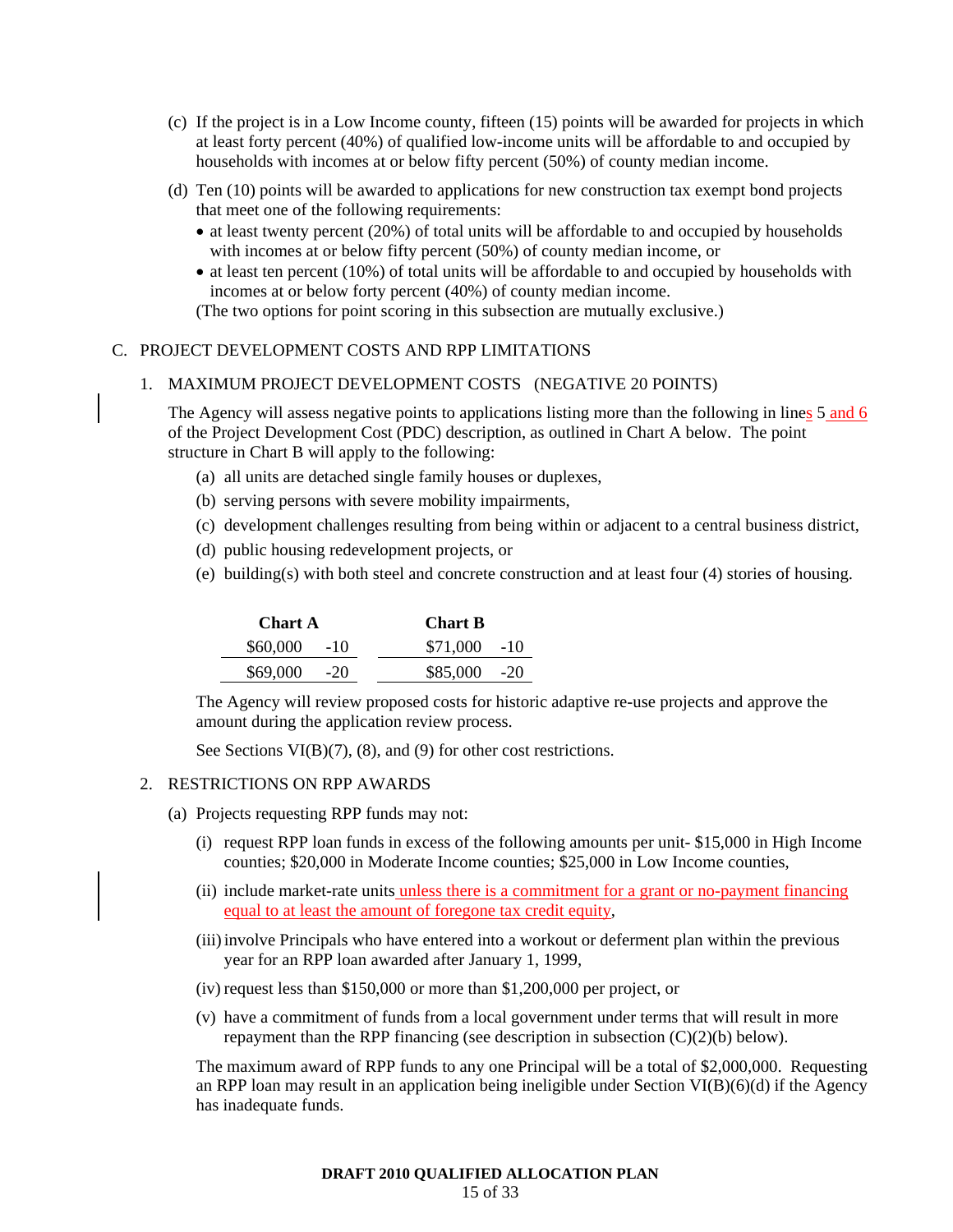(b) Projects may only request an RPP loan if the principal and interest payments for RPP and any local government financing will be equal to the anticipated net operating income divided by 1.15, less conventional debt service:

Repayment of RPP and local government loans  $= (NOI / 1.15)$  – conventional debt service.

The amount of repayment will be split between the RPP loan and local government lenders based on their relative percentage of loan amounts. For example:

| $RPP Loan =$                                                                | \$400,000 |                                 |  |
|-----------------------------------------------------------------------------|-----------|---------------------------------|--|
| local government loan = $$200,000$                                          |           |                                 |  |
|                                                                             |           | Year 1 Year 2 Year 3 Year 4     |  |
| Anticipated amount available for repayment \$10,000 \$8,000 \$6,000 \$4,000 |           |                                 |  |
| RPP principal and interest payments                                         |           | \$6,667 \$5,333 \$4,000 \$2,667 |  |
| local government P&I payments                                               |           | \$3,333 \$2,667 \$2,000 \$1,333 |  |

(c) Loan payments made to the applicant, any Principal, member, partner, of the ownership entity, or any affiliate thereof will be taken out of cash flow remaining after RPP payments.

# D. CAPABILITY OF THE PROJECT TEAM

#### 1. DEVELOPMENT EXPERIENCE

- (a) At least one Principal must have successfully developed, operated and maintained in compliance either one (1) North Carolina low-income housing tax credit project or six (6) separate lowincome housing tax credit projects totaling in excess of 200 units. The project(s) must have been placed in service between December 1, 2003 and January 1, 20098. (The Agency may waive this requirement for applicants with adequate experience in the North Carolina tax credit program.) Such Principal must:
	- (i) be identified in the preliminary application,
	- (ii) become a general partner or managing member of the ownership entity, and
	- (iii) remain responsible for overseeing the project and operation of the project for a period of two (2) years after placed in service.

The Agency will determine what qualifies as successful and who can be considered as involved in a particular project.

- (b) All owners and Principals must disclose all previous participation in the low-income housing tax credit program. Additionally, owners and Principals that have participated in an out of state tax credit allocation may be required to complete an Authorization for Release of Information form.
- (c) The Agency reserves the right to determine that a particular development team does not meet the threshold requirement of subsection  $(D)(1)(a)$  due to differences between its prior work and the proposed project. Particularly important in this evaluation is the type of subsidy program used in the previous experience (such as tax-exempt bonds, RD).

#### 2. MANAGEMENT EXPERIENCE

The management agent must have at least:

- (a) one similar tax credit project in their current portfolio, and
- (b) one staff person serving in a supervisory capacity with regard to the project who has been certified as a tax credit compliance specialist.

Such certification must be from an organization accepted by the Agency (refer to the list in **Appendix C**). None of the persons or entities serving as management agent may have in their

16 of 33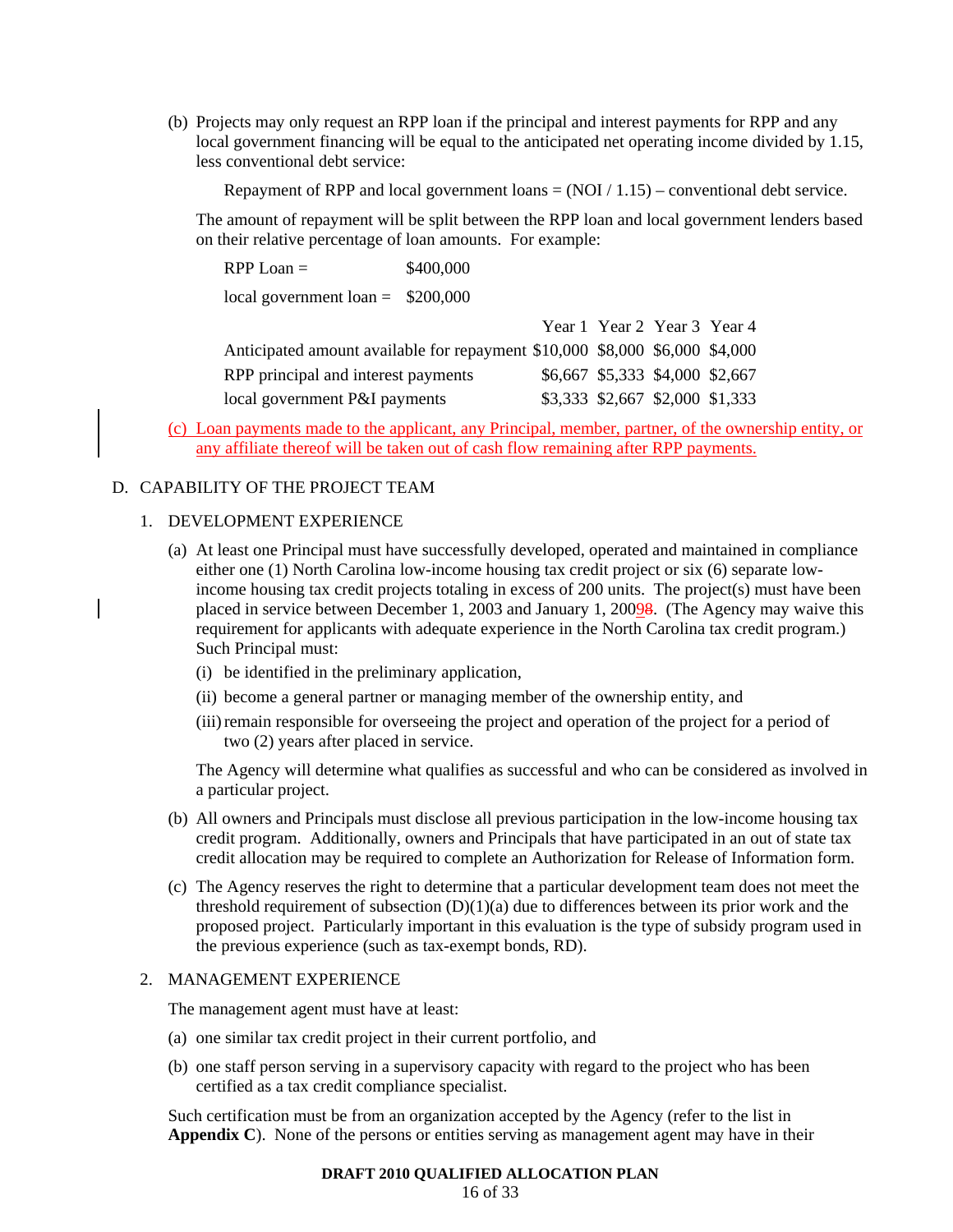portfolio a project with material or uncorrected non-compliance beyond the cure period. The management agent listed on the application must be retained by the ownership entity for at least two (2) years after project completion, unless the agent is guilty of specific nonperformance of duties.

#### 3. PROJECT TEAM DISQUALIFICATIONS

The Agency may disqualify any owner, Principal or management agent, who:

- (a) has been debarred or received a limited denial of participation in the past ten years by any federal or state agency from participating in any development program;
- (b) within the past ten years has been in a bankruptcy, an adverse fair housing settlement, an adverse civil rights settlement, or an adverse federal or state government proceeding and settlement;
- (c) has been in a mortgage default or arrearage of three months or more within the last five years on any publicly subsidized project;
- (d) has been involved within the past ten years in a project which previously received an allocation of tax credits but failed to meet standards or requirements of the tax credit allocation or failed to fulfill one of the representations contained in an application for tax credits;
- (e) has been found to be directly or indirectly responsible for any other project within the past five years in which there is or was uncorrected noncompliance more than three months from the date of notification by the Agency or any other state allocating agency;
- (f) interferes with a tax credit application for which it is not an owner or Principal at a public hearing or other official meeting;
- (g) has outstanding flags in HUD's national 2530 National Participation system;
- (h) has been involved in any project awarded tax credits in 20065 or earlier for which either the permanent financing or equity investment has not closed;
- (i) has been involved in any project awarded tax credits in  $20065$  or earlier for which the final cost certification requirements have not been met by December 189, 20098;
- (j) has been involved in any project awarded tax credits after 2000 where there has been a change in general partners or managing members during the last five years that the Agency did not approve in writing beforehand;
- (k) would be removed from the ownership of a property that is the subject of an application for under the rehabilitation set-aside in the current cycle; or
- (l) is not in good standing with the Agency.

A disqualification under this subsection (D)(3) will result in the individual or entity involved not being allowed to participate in the 2010 cycle and removing from consideration any application where they are identified.

#### E. UNIT MIX AND PROJECT SIZE

- 1. Ten (-10) points will be subtracted from any full application that includes market-rate units. This penalty will not apply where, as of the full application, the rents for all market rate units are at least five percent (5%) higher than the maximum allowed for a unit at 60% AMI and the market study indicates that such rents are feasible.
- 2. New construction 9% tax credit projects may not exceed one hundred and twenty (120) units.
- 3. New construction bond financed projects may not exceed two hundred (200) units.
- 4. All projects must have at least sixteen (16) qualified low-income units.

#### **DRAFT 2010 QUALIFIED ALLOCATION PLAN**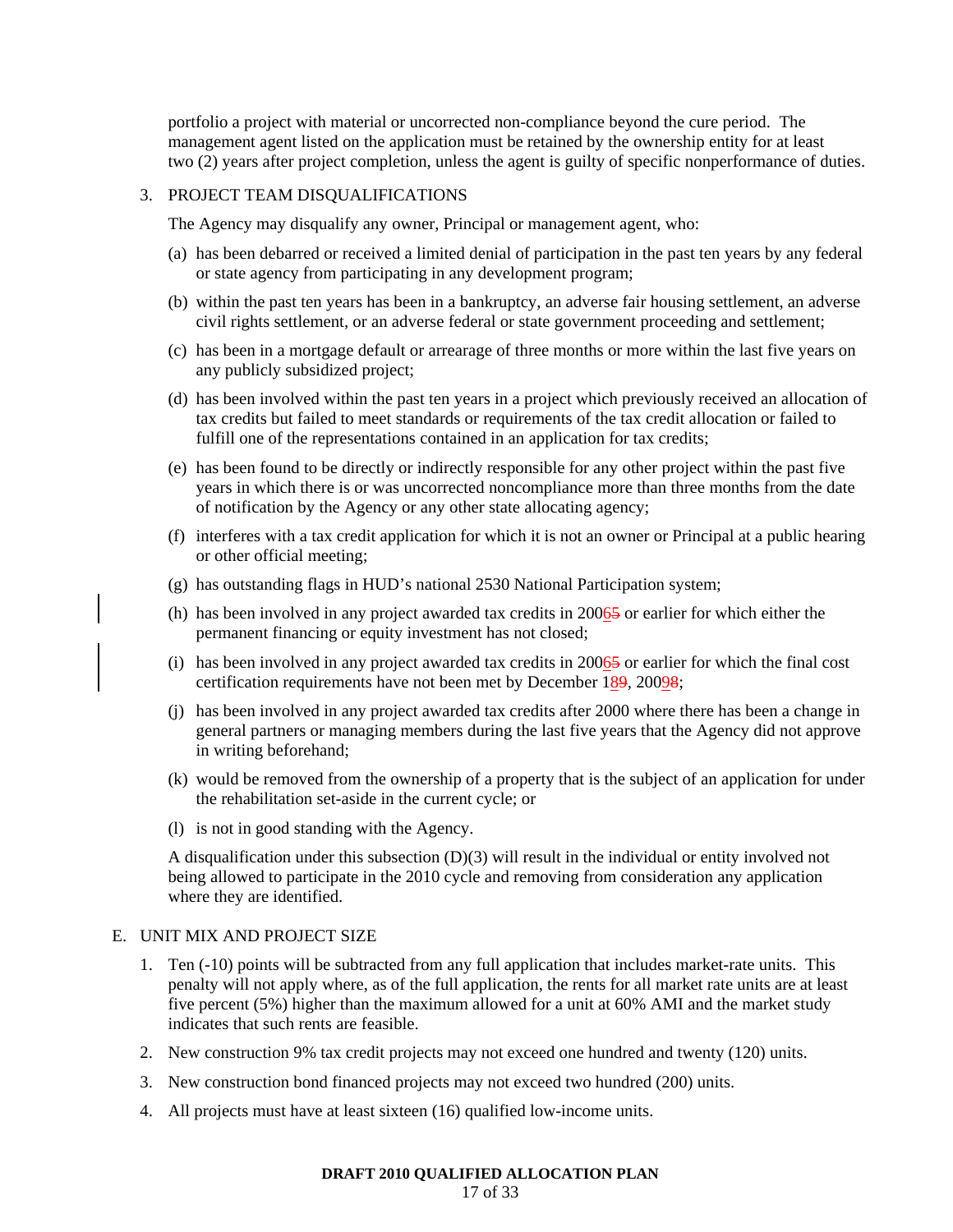The Agency reserves the right to waive the penalties and limitations in this Section IV(E) for proposals that reduce low-income and minority concentration, including public housing projects, and subsection (E)(2) for proposals that are within a transit station area as defined by the Charlotte Region Transit Station Area Joint Development Principles and Policy Guidelines or adaptive re-use projects where made necessary by the building(s) physical structure.

### F. SPECIAL CRITERIA AND TIEBREAKERS

#### 1. ENERGY STAR

New construction residential buildings must comply with all Energy Star standards as defined in **Appendix B** (incorporated herein by reference). Adaptive re-use and rehabilitation projects must comply to the extent doing so is economically feasible and as allowed by historic preservation rules.

### 2. COMMUNITY REVITALIZATION PLANS (MAXIMUM 10 POINTS)

Ten (10) points will be awarded to applications if all of the following apply:

- (a) the project is within the geographic area identified by a community revitalization plan (CRP), which does not include basic local land use plans unless there is a specific revitalization component;
- (b) the project is in a Qualified Census Tract or the CRP is primarily focused on an existing residential neighborhood;
- (c) completion of the project would contribute to one or more of the goal(s) stated in the CRP; and
- (d) the CRP either (i) was officially adopted or amended by a local government between January 1, 2003 and the preliminary application deadline or (ii) is actively underway.

Only documents or information included in the officially adopted CRP will be considered in evaluating the criteria in this subsection. The CRP must be included with the preliminary application to be eligible for points in this subsection.

### 3. UNITS FOR THE MOBILITY IMPAIRED

Five percent (5%) of all units in new construction projects must:

- (a) be fully accessible according to the standards set forth in Volume 1-C (1999) of the North Carolina State Building Code, (Chapter 30, Multi-Family Dwellings),
- (b) have at least one bathroom with a toilet located in a five foot by five foot clear floor space (may overlap with the five foot turning diameter described in Chapter 30), with no overlapping elements or fixtures; the toilet must be positioned in a corner with the centerline of the toilet bowl 18 inches from the sidewall, and
- (c) have at least one bathroom with a 36 inch by 60 inch (minimum size) curbless, roll-in shower. Such showers must also meet the requirements for accessible controls as required by Volume 1-C.

At least one unit in each class of fully accessible units must meet the above requirements. Unit classes are measured by the number of bedrooms, pursuant to Volume 1-C (1999) of the North Carolina State Building Code (Chapter 30, Section 30.3.2). THESE UNITS ARE IN ADDITION TO MOBILITY IMPAIRED UNITS REQUIRED BY FEDERAL AND STATE LAW (INCLUDING BUILDING CODES). Units for the mobility impaired should be available to all tenants who would benefit from their design and are not necessarily reserved under the Targeting Plan requirements of subsection (F)(4).

4. TARGETING PLANS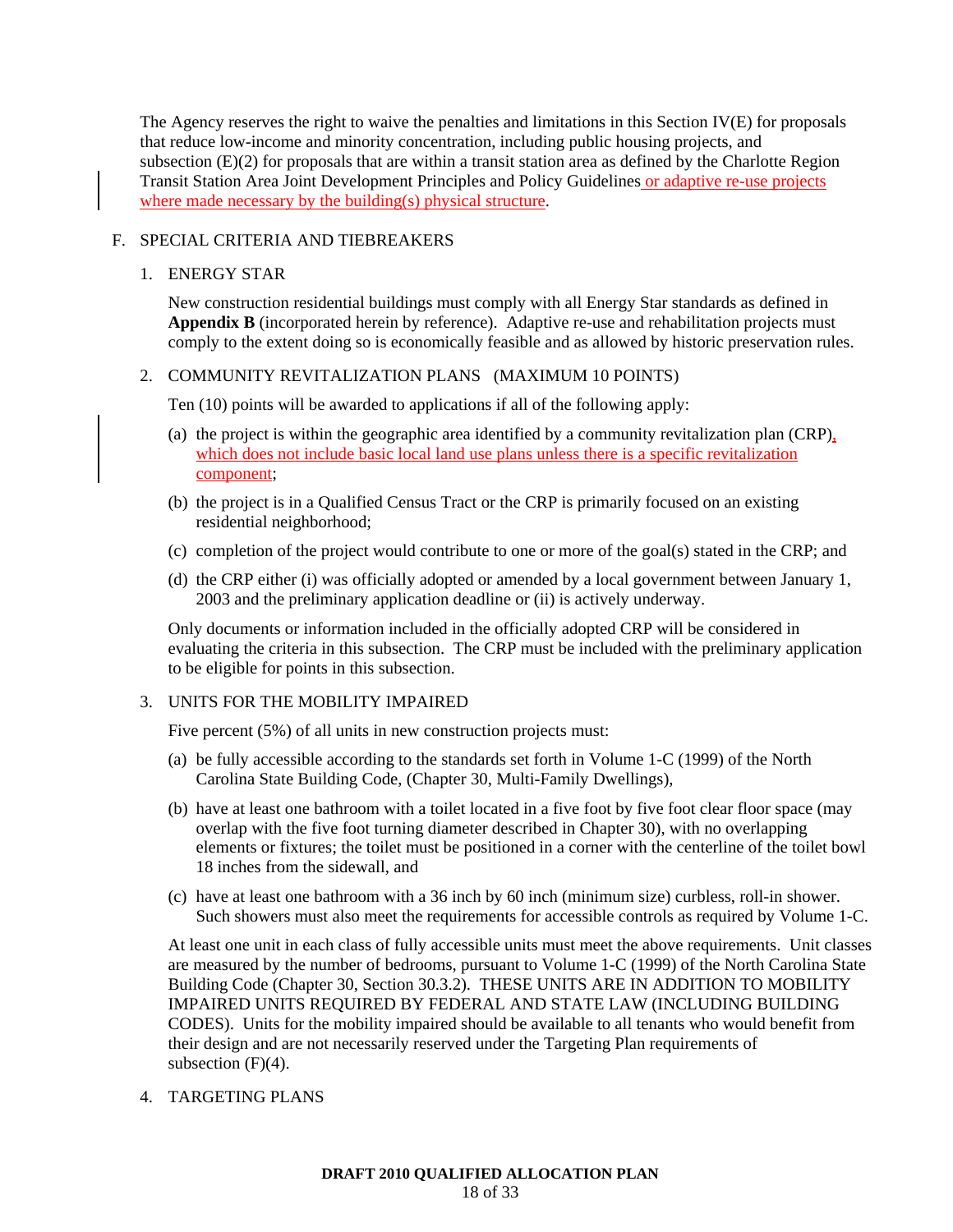All projects will be required to target ten percent (10%) of the total units to persons with disabilities or homeless populations. Projects with federal project-based rental assistance must target at least five (5) units regardless of size. Projects that are targeting units under this subsection are not required to provide onsite supportive services or a service coordinator.

Owners must demonstrate a partnership with a local lead agency and submit a Targeting Plan for review and certification by the N.C. Department of Health and Human Services (DHHS). At a minimum, Targeting Plans must include:

- (a) A description of how the project will meet the needs of the targeted tenants including access to supportive services, transportation, proximity to community amenities, etc.
- (b) A description of the experience of the local lead agency and their capacity to provide access to supportive services, and to maintain relationships with the management agent and community service providers for the duration of the compliance period.
- (c) A Memorandum of Understanding (MOU) between the developer(s), management agent and the lead local agency. The MOU will include-
	- (i) A commitment from the local lead agency to provide, coordinate and/or act as a referral agent to assure that supportive services will be available to the targeted tenants.
	- (ii) The referral and screening process that will be used to refer tenants to the project, the screening criteria that will be used, and the willingness of all parties to negotiate reasonable accommodations to facilitate the admittance of persons with disabilities into the project.
	- (iii) A communications plan between the project management and the local lead agency that will accommodate staff turnover and assure continuing linkages between the project and the local lead agency for the duration of the compliance period.
- (d) Certification that participation in supportive services will not be a condition of tenancy.
- (e) Agreement that for a period of ninety (90) days after certificate of occupancy, the required number of units for persons with disabilities will be held vacant other than for such population(s).
- (f) Agreement to maintain a separate waiting list for persons with disabilities and prioritizing these individuals for any units that may become vacant after the initial rent-up period, up to the required number of units.
- (g) Agreement to affirmatively market to persons with disabilities.
- (h) Agreement to include a section on reasonable accommodation in property management's application for tenancy.
- (i) Agreement to accept Section 8 vouchers or certificates (or other rental assistance) as allowable income as part of property management income requirement guidelines for eligible tenants and not require total income for persons with rental assistance beyond that which is reasonably available to persons with disabilities currently receiving SSI and SSDI benefits.
- (j) A description of how the project will make the targeted units affordable to persons with extremely low incomes. NOTE: Key Program assistance is only available to persons receiving income based upon a disability. Projects targeting units to non–disabled homeless populations or persons in recovery with only a substance abuse diagnosis must have an alternative mechanism to assure affordability.

The requirements of this subsection (F)(4) may be fully or partially waived to the extent the Agency determines that they are not feasible. A Targeting Plan template and other documents related to this subsection are included in **Appendix D** (incorporated herein by reference). Owners will agree to complete the requirements of this subsection  $(F)(4)$  and **Appendix D** by the earlier of July 223, 20110 or four months prior to the project's placed in service date. (The Agency may set additional interim requirements.) This subsection (F)(4) does not apply to tax-exempt bond applications.

#### **DRAFT 2010 QUALIFIED ALLOCATION PLAN**

19 of 33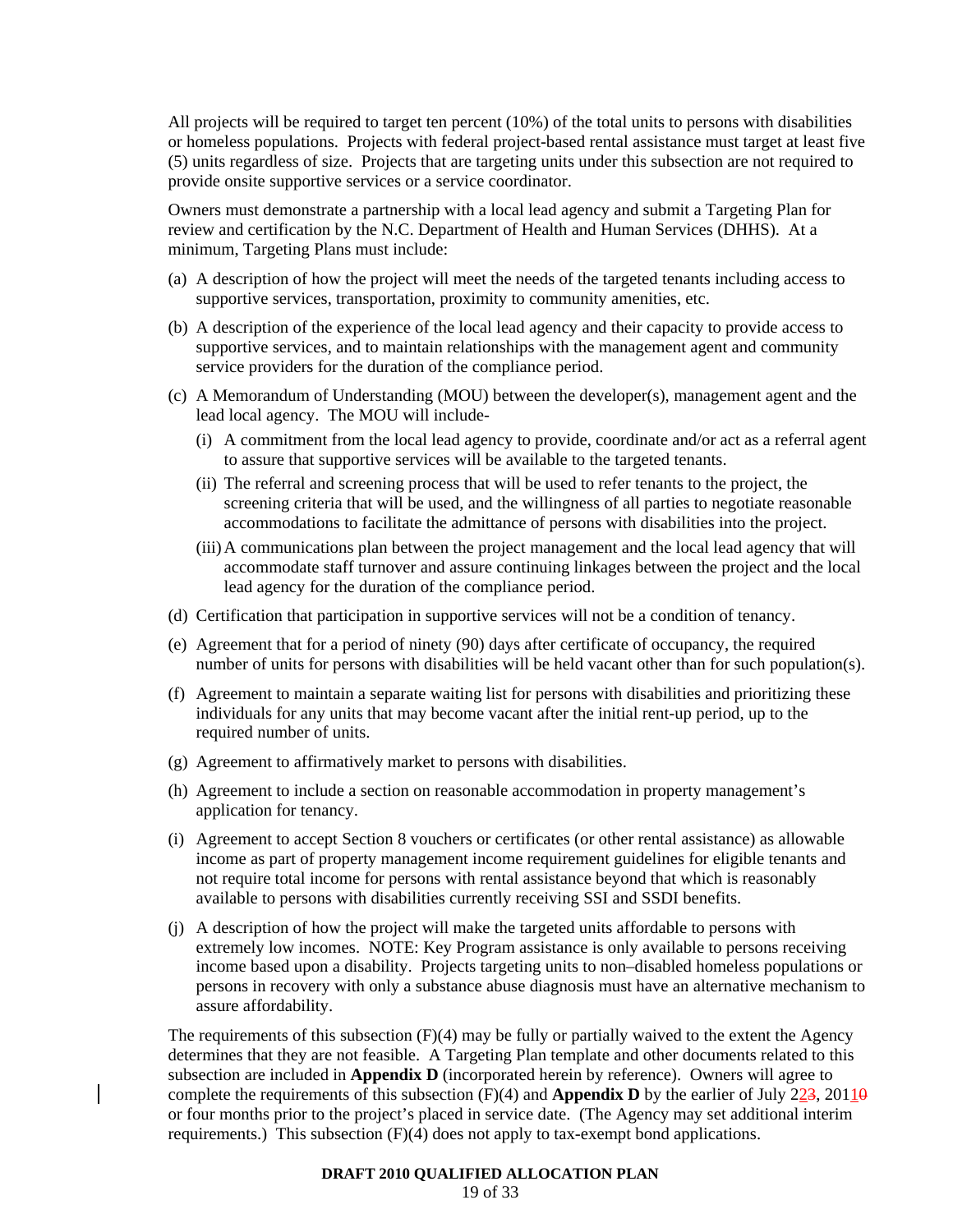### 5. LOCAL GOVERNMENT LAND DONATION (MAXIMUM 5 POINTS)

Applications that meet the following criteria will be awarded five (5) points:

- (a) the real estate that will contain the proposed project buildings is owned by a unit of local government as of the preliminary application deadline;
- (b) the local government did not purchase any portion of the real estate from the applicant or any owner, Principal or affiliate thereof; and
- (c) the application shows no more than a total of \$1,000 in the line-items for purchase of land and buildings (in the case of a ground lease, no more than \$50 per year).

### 6. SECTION 1602 EXCHANGE PROJECTS (-40 POINT DEDUCTION)

The Agency may deduct up to forty (-40) points from any application if the applicant, any owner, Principal or affiliate thereof is also involved in a Section 1602 Exchange project with uncorrected material noncompliance.

### 76. TIEBREAKER CRITERIA

The following will be used to award tax credits in the event that the final scores of more than one project are identical.

First Tiebreaker: The project requesting the least amount of federal tax credits per unit based on the Agency's equity needs analysis.

Second Tiebreaker: Tenants with Children: Projects that can serve tenant populations with children. Projects will qualify for this designation if at least twenty-five (25%) of the units are three or four bedrooms. This tiebreaker will only apply where the market study shows a clear demand for this population (as determined by the Agency).

Third Tiebreaker: Tenant Ownership: Projects that are intended for eventual tenant ownership. Such projects must utilize a detached single family site plan and building design and have a business plan describing how the project will convert to tenant ownership at the end of the 30-year compliance period.

In the event that a tie remains after considering the above tiebreakers, the project requesting the least amount of federal tax credits will be awarded.

### G. DESIGN STANDARDS

All proposed measures must be shown on the plans or in specifications in the application in order to receive points.

#### 1. THRESHOLD REQUIREMENTS

The minimum threshold requirements for design are found in **Appendix B** (incorporated herein by reference) and must be used for all projects receiving tax credits or RPP funding. These minimum requirements include, but are not limited to, standards in the following categories:

- on-site playground areas;
- on-site postal and laundry facilities;
- community/office space;
- on-site parking and refuse collection areas;
- exterior and interior building design;
- plumbing and electrical provisions;
- heating, ventilating and air conditioning provisions;
- sitework:
- bedrooms, bathrooms and kitchens;

#### **DRAFT 2010 QUALIFIED ALLOCATION PLAN**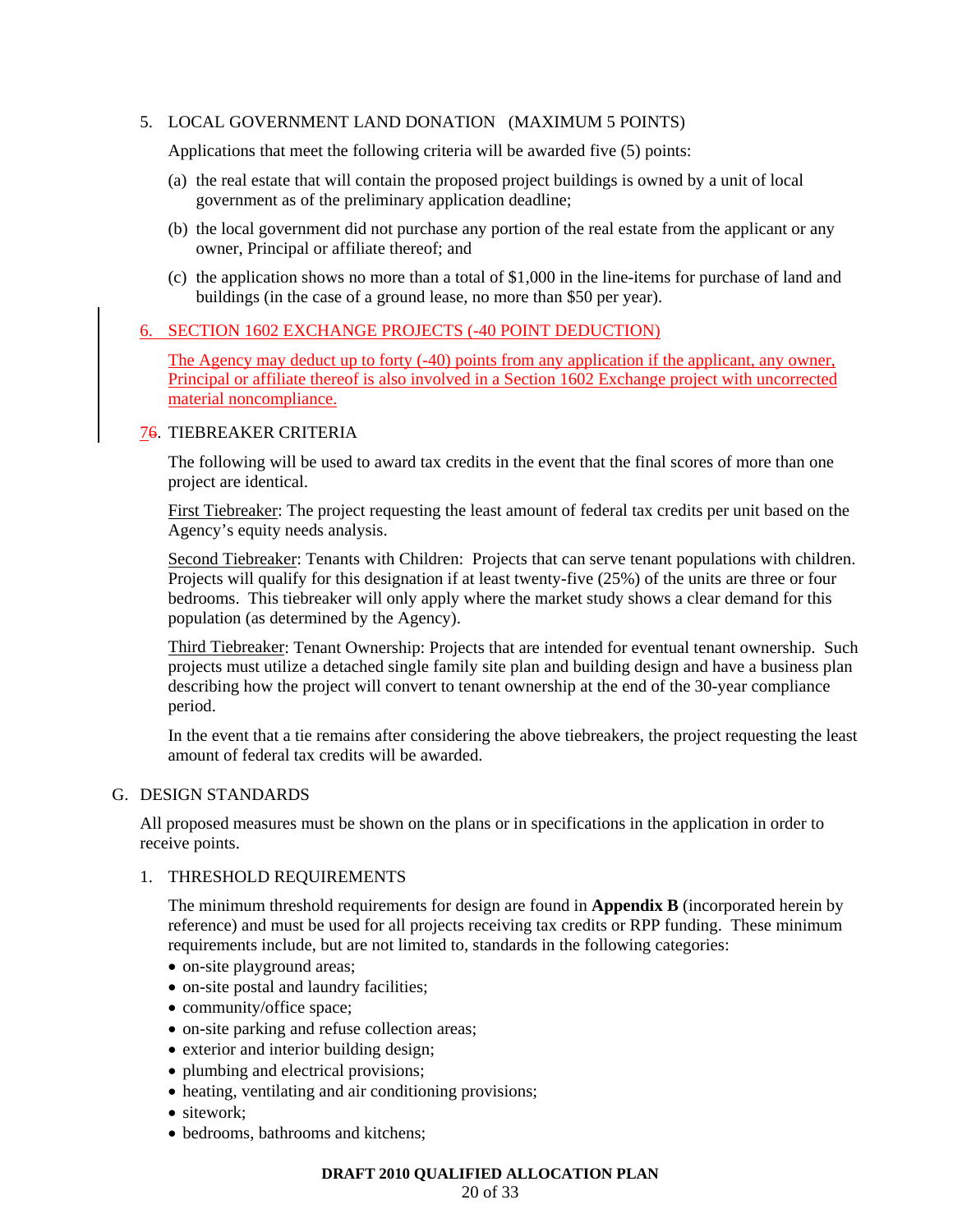- provisions for all elderly housing;
- building envelope and insulation;
- provisions for sight and hearing impaired residents;
- additional requirements for rehabilitation of existing apartments;
- additional requirements for adaptive reuse; and
- Fair Housing, Americans with Disabilities Act and the North Carolina State Accessibility Code requirements.

### 2. CRITERIA FOR SCORE EVALUATION (MAXIMUM OF 50 POINTS)

The Agency will determine points based on the following criteria as applied to the site drawings submitted with the full application.

(a) Site Layout

The Agency will award up to ten (10) points based on its evaluation of the site layout. The following characteristics will be considered.

- (i) The location of residential buildings in relation to parking, site amenities, community building, postal facilities and trash collection areas.
- (ii) The degree to which site layout ensures a low, controlled traffic speed through the project.
- (b) Quality of Design and Construction

(The points in this subsection are mutually exclusive with Section IV( $G(2)(c)$  below.)

The Agency will award up to forty (40) points for new construction projects based on its evaluation of the quality of the building design, and the materials and finishes specified. The following characteristics will be considered:

- (i) The extent to which the design uses multiple roof lines, gables, dormers and similar elements to break up large roof sections.
- (ii) The extent to which the design uses multiple types, styles, and colors of siding and brick veneer to add visual appeal to the building elevations.
- (iii) The level of detail that is achieved through the use of porches, railings, and other exterior features.
- (iv) Use of brick veneer or masonry products on building exteriors.
- (c) Adaptive Re-Use

(The points in this subsection are mutually exclusive with Section  $IV(G)(2)(b)$  above.)

The Agency will award up to forty (40) points based on the following characteristics:

- (i) The extent to which the building(s) fit with surrounding streetscape after adaptation or have problems with orientation, sightlines, bulk and scale.
- (ii) Aesthetics after adaptation.
- (iii) Presence of special design elements or architectural features that may not be physically or financially available if new construction was introduced on the same site.

#### H. CRITERIA FOR SELECTION OF REHABILITATION PROJECTS

### 1. GENERAL THRESHOLD REQUIREMENTS

In order to be eligible for funding under Section II(B), a project must:

(a) have either (i) committed mortgage subsidies from a local government in excess of \$5,000 per unit or (ii) federal rental assistance for at least thirty percent (30%) of the total units, which may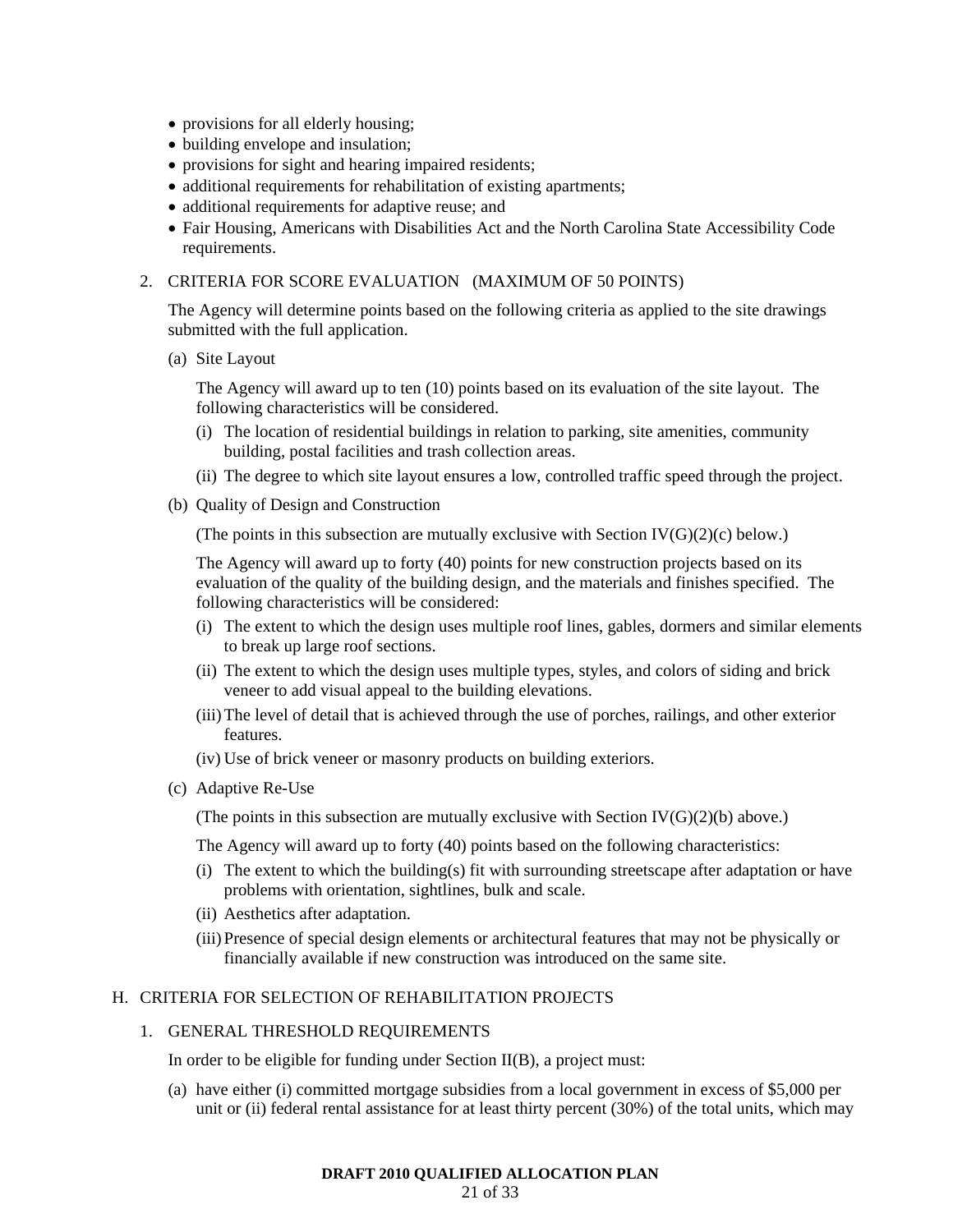consist of a project-based contract, households with Section 8 vouchers as of the preliminary application deadline, or a combination of the two,

- (b) have been placed in service on or before December 31, 1994,
- (c) require rehabilitation expenses in excess of \$15,000 per unit (as supported by a physical needs assessment conducted or approved by the Agency),
- (d) not have an acquisition cost in excess of sixty percent (60%) of the total replacement costs,
- (e) not be feasible using tax exempt bonds (as determined by the Agency),
- (f) not have received an Agency loan in the last five (5) years,
- (g) not be deteriorated to the point of requiring demolition,
- (h) not have begun or completed a full debt restructuring under the Mark to Market process (or any similar HUD program) within the last five (5) years, and
- (i) have total replacement costs of less than \$110,000 per unit, including all Agency-required rehabilitation work.

Rehabilitation expenses include hard construction costs directly attributable to the project, excluding costs for a new community building, as calculated using lines 2 through 7 (less line 6) in the PDC description.

#### 2. THRESHOLD DESIGN REQUIREMENTS

In addition to the relevant sections of **Appendix B**, the Agency will require owners to complete the following as appropriate for their project.

- (a) Improve site amenities and common areas by upgrading or adding a freestanding community building, making repairs and additions to landscaping, adding new site amenities such as playgrounds, and repairing parking areas.
- (b) Improve building exteriors by replacing deteriorated siding, replacing aged roofing, adding gutters and downspouts, and adding new architectural features to improve appearance.
- (c) Upgrade unit interiors by replacing flooring, installing new cabinets and countertops, replacing damaged interior doors, replacing light fixtures, and repainting units.
- (d) Replace and upgrade mechanical systems and appliances including HVAC systems, water heaters and plumbing fixtures, electrical panels, refrigerators, and ranges.
- (e) Improve energy efficiency by replacing inefficient doors and windows, adding additional insulation in attics, and upgrading the efficiency of mechanical systems and appliances.
- (f) Improve site and unit accessibility for persons with disabilities by making necessary alterations at common areas, alterations at single story ground floor units, adding or improving handicapped parking areas, and repairing or replacing sidewalks along accessible routes.

### 3. EVALUATION CRITERIA

The Agency will evaluate applications under Section II(B) based on the following criteria, which are listed in order of importance. Each one will serve both to determine awards and as a threshold requirement; the Agency may remove an application from consideration if the proposal is sufficiently inadequate in any of the categories. For purposes of making awards, the Agency will not consider subsections (d) through (g) below if the outcome is determined by the criteria in subsections (a) through (c).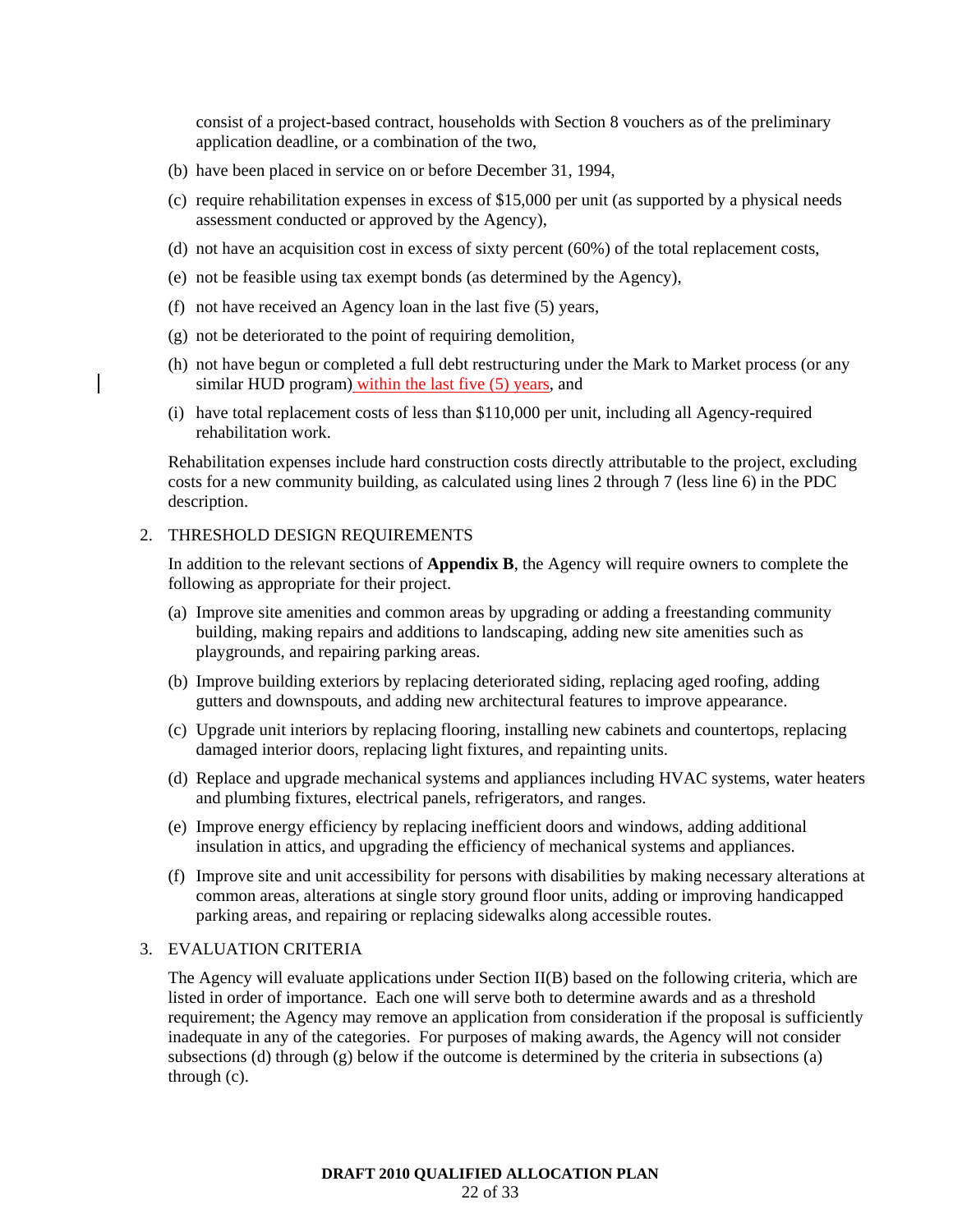- (a) The Agency will give the highest priority to applications proposing to rehabilitate the state's most distressed federally subsidized existing housing, particularly buildings with accessibility or life, health and safety problems.
- (b) Applications will have a reduced likelihood of being awarded tax credits to the extent that the purpose is to subsidize an ownership transfer.
- (c) Shortcomings in the above criteria will be mitigated to the extent that a tax credit allocation is necessary to prevent (i) conversion of units to market rate rents or (ii) loss of government resources (including past, present and future investments).
- (d) The Agency will give priority to applications that have mortgage subsidy resources committed as part of the application.
- (e) Applications will have priority to the extent that the rehabilitation improvements are a part of a community revitalization plan or will benefit the surrounding community. However, projects in severely distressed areas will have a reduced likelihood of being awarded tax credits.
- (f) Applications will have a reduced likelihood of being awarded tax credits based on the number of tenants that would be permanently relocated (including market-rate).
- (g) While the rehabilitation set-aside is not subject to any regional set-aside, the Agency will consider the geographic distribution of this resource and will attempt to avoid a concentration of awards in any one area of the state.

### **V. ALLOCATION OF BOND CAP**

### A. ORDER OF PRIORITY

The Committee will allocate the multifamily portion of the state's tax-exempt bond authority in the following order of priority:

- 1. Projects that serve as a component of an overall HOPE VI revitalization effort.
- 2. Rehabilitation of existing rent restricted housing.
- 3. Rehabilitation of projects consisting of entirely market-rate units.
- 4. Adaptive reuse projects.
- 5. Other new construction projects.

Applications will only be allocated bond authority if there is enough remaining after awarding all eligible applications in higher priority levels. Within each category, applications seeking the least amount of authority per low-income unit will have priority.

#### B. ELIGIBILITY FOR AWARD

Except as otherwise indicated, owners of projects with tax exempt bonds and 4% credits must meet all requirements of the Plan. Even with an allocation of bond authority, projects must meet the threshold requirements to be eligible for tax credits.

- 1. New construction applications must earn 100 points.
- 2. All projects must meet one of the following requirements:
	- (a) at least ten percent (10%) of total units will be affordable to and occupied by households with incomes at or below fifty percent (50%) of county median income, or
	- (b) at least five percent (5%) of total units will be affordable to and occupied by households with incomes at or below forty percent (40%) of county median income.

#### **DRAFT 2010 QUALIFIED ALLOCATION PLAN**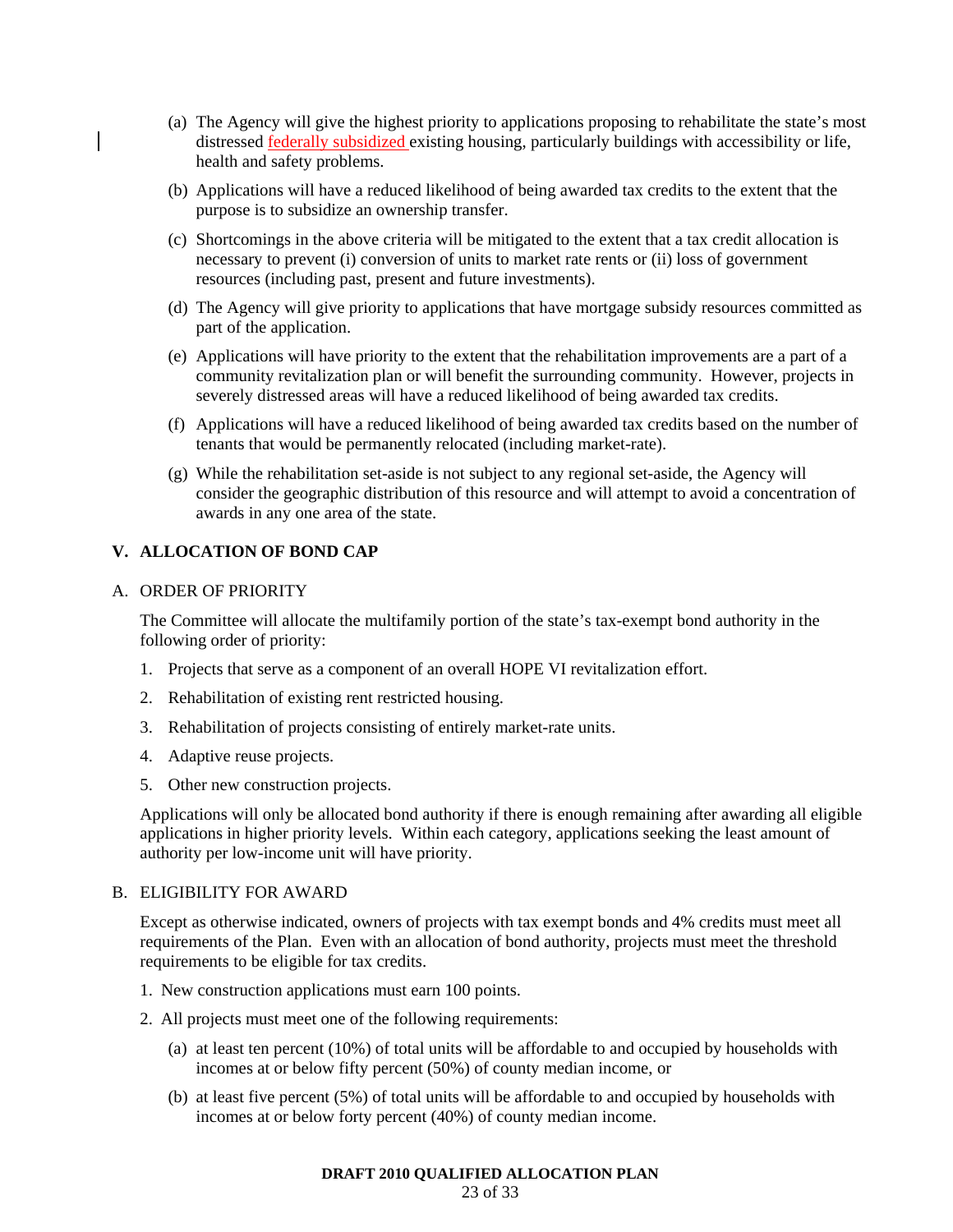- 3. Rehabilitation applications must:
	- (a) have been placed in service on or before December 31, 1994,
	- (b) require rehabilitation expenses in excess of \$10,000 per unit,
	- (c) not have an acquisition cost in excess of sixty percent (60%) of the total replacement costs,
	- (d) not have begun or completed after December 31, 2001 a full debt restructuring under the Mark to Market process (or any similar HUD program) within the last five (5) years, and
	- (e) not be deteriorated to the point of requiring demolition.

### **VI. GENERAL REQUIREMENTS**

#### A. GENERAL THRESHOLD REQUIREMENTS FOR PROJECT PROPOSALS

### 1. PROJECTS WITH HISTORIC TAX CREDITS

Buildings either must be on the National Register of Historic Places or approved for the State Housing Preservation Office's study list at the time of the full application. Evidence of meeting this requirement should be provided.

### 2. NONPROFIT SET-ASIDE

For purposes of being considered as a nonprofit sponsored application under Section II(D), at least one nonprofit entity (or, where applicable, its qualified corporation) involved in a project must:

- (a) be qualified under Section  $501(c)(3)$  or (4) of the Code,
- (b) materially participate, as defined under federal law, in the acquisition, development, ownership, and ongoing operation of the property for the entire compliance period,
- (c) have as one of its exempt purposes the fostering of low-income housing,
- (d) be a managing member or general partner of the ownership entity.

The Agency reserves the right to make a determination that the nonprofit owner is not affiliated with or controlled by a for-profit entity or entities other than a qualified corporation. There can be no identity of interest between any nonprofit owner and for-profit entity, other than a qualified corporation.

#### 3. ENVIRONMENTAL HAZARDS

All projects involving use of existing structures must submit a hazardous material report which provides the results of testing for asbestos containing materials, lead based paint, Polychlorinated Biphenyls (PCBs), underground storage tanks, petroleum bulk storage tanks, Chlorofluorocarbons (CFCs), and other hazardous materials. The testing must be performed by professionals licensed to do hazardous materials testing. A report written by an architect or building contractor or developer will not suffice. A plan and projected costs for removal of hazardous materials must also be included.

# 4. APPRAISALS

The Agency will not allow the project budget to include more for land costs than the lesser of its appraised market value or the purchase price. Any project involving an existing structure or budgeting more than \$15,000 per acre toward land costs must submit with the full application a real estate "as is" appraisal that is a) dated no more than six (6) months from the full application deadline, b) prepared by an independent, state certified appraiser and c) complies with the Uniform Standards of Professional Appraisal Practice. The Agency may order an additional appraisal with costs to be paid by the applicant. Appraisals for rehabilitation and adaptive reuse projects must break out the land and building values from the total value.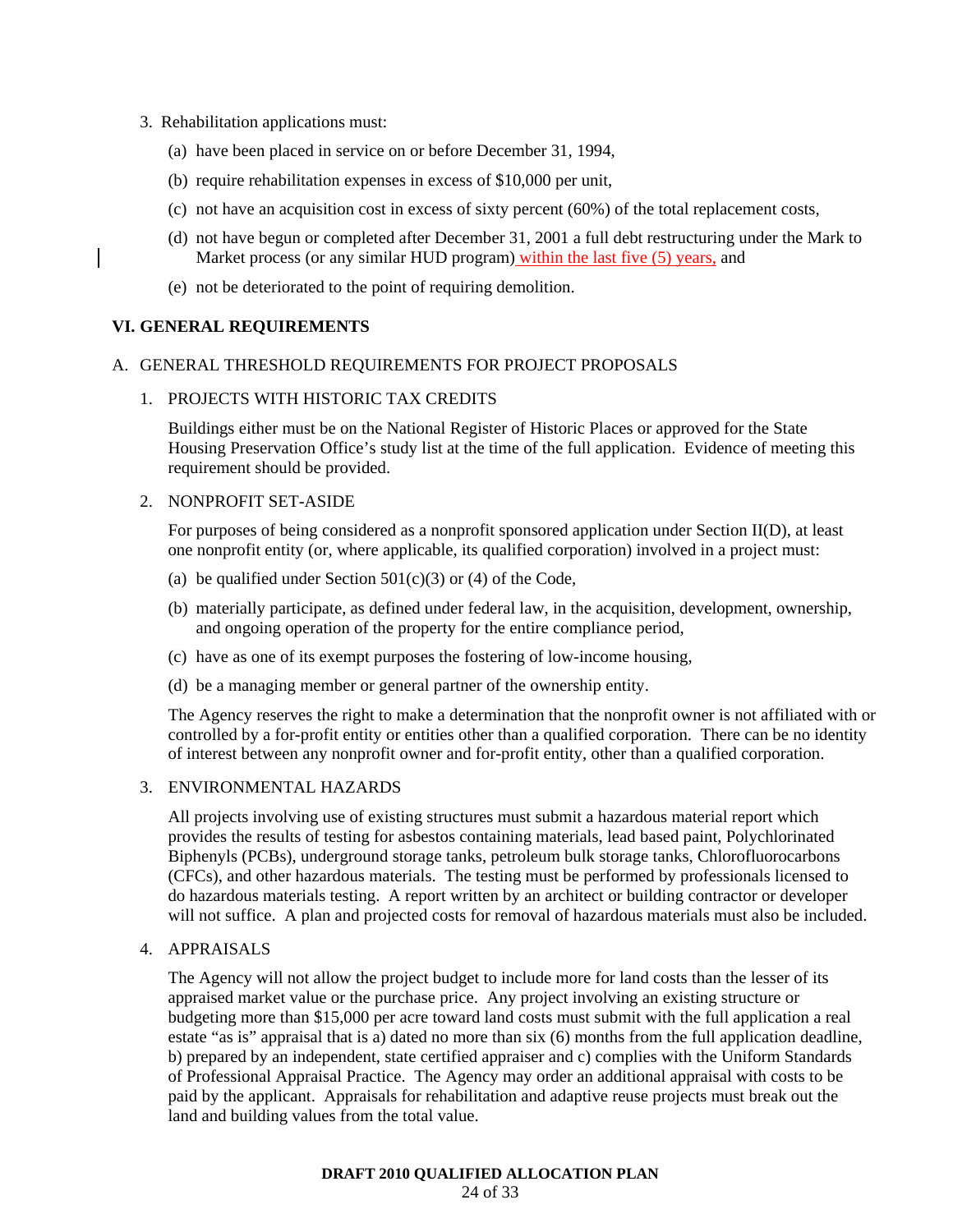### 5. CONCENTRATION

Projects cannot be in areas of minority and low-income concentration (measured by comparing the percentage of minority and low-income households in the site's census tract with the community overall). The Agency may make an exception for projects in economically distressed areas which have community revitalization plans with public funds committed to support the effort.

### 6. DISPLACEMENT

For rehabilitation projects and in every other instance of tenant displacement, including temporary, the applicant must supply with the full application a plan describing how displaced persons will be relocated, including a description of the costs of relocation. The owner is responsible for all relocation expenses, which must be included in the project's development budget. Owners must also comply with the Uniform Relocation Assistance and Real Property Acquisition Policies Act of 1970, as revised in 49 C.F.R. Part 24.

### 7. RENT INCREASES

Owners of projects with 9% tax credits must seek approval from the Agency prior to increasing rents for qualified low-income units during the time between award and issuance of the federal form 8609.

### 8. FEASIBILITY

The Agency will not allocate tax credits or RPP funding to applications that may have difficulty being completed or operated for the compliance period. Examples include projects that may not secure an equity investment or a Principal that has inadequate capacity to successfully carry out the development process.

#### 9. EXTENDED USE PERIOD

Owners must agree to record a thirty (30) year Declaration of Land Use Restrictive Covenants for Low-Income Housing Tax Credits (Extended Use Agreement) stating that the owner (a) will not apply for relief under Section  $42(h)(6)(E)(i)(II)$  of the Code, (b) will not refuse to lease any residential unit in the Project to a holder of a voucher or certificate of eligibility under Section 8 of the United States Housing Act of 1937 because of the status of the prospective tenant as such a holder, and (c) will comply with other requirements under the Code, Plan, other relevant statutes and regulations and all representations made in the project application. The Extended Use Agreement may also contain other provisions as determined by the Agency.

### B. UNDERWRITING THRESHOLD REQUIREMENTS

The following minimum financial underwriting requirements apply to all projects. Projects that cannot meet these minimum requirements, as determined by the Agency, will not receive tax credits or RPP funding.

### 1. LOAN UNDERWRITING STANDARDS

- (a) Projects applying for tax credits only will be underwritten with rents escalating at two percent (2%) and operating expenses escalating at three percent (3%).
- (b) All projects will be underwritten assuming a constant seven percent (7%) vacancy and must reflect a 1.15 Debt Coverage Ratio (DCR) for the term of any debt financing on the project.
- (c) Applications requesting RPP funds may be required to comply with HOME program requirements, including 42 U.S.C. 12701 et seq., 24 C.F.R. Part 92 and all relevant administrative guidance. Projects awarded RPP funds must also comply with the applicable RPP Guidelines.
- (d) The Agency may determine that the interest rate on a loan must be reduced where an application shows an excessive amount accruing towards a balloon payment.

#### **DRAFT 2010 QUALIFIED ALLOCATION PLAN**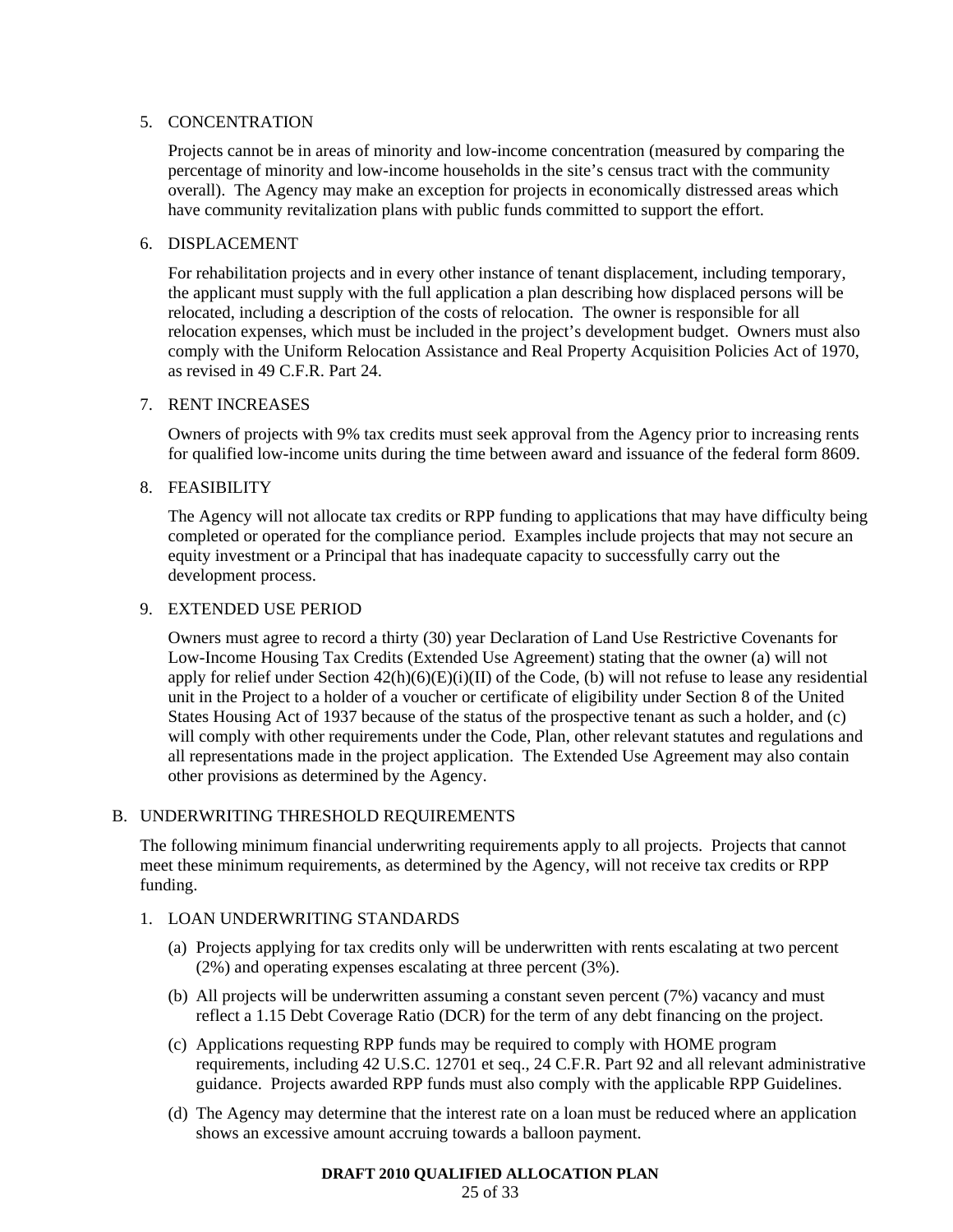#### 2. OPERATING EXPENSES

- (a) New construction (excluding adaptive reuse): minimum of \$3,000 per unit per year not including taxes, reserves and resident support services.
- (b) Renovation (includes rehabilitation and adaptive reuse): minimum of \$3,200 per unit per year not including taxes, reserves and resident support services.
- (c) The proposed management agent (or management staff if there is an identity of interest) must sign a statement (to be submitted with the full application) agreeing that the operating expense projections are reasonable.

### 3. EQUITY PRICING

The Agency will conduct a survey of tax credit equity investors to determine appropriate pricing assumptions. Projects will be underwritten using the greater of this amount and the applicant's projection. The Agency may also set a maximum price. Equity should be calculated net of any syndication fees. Bridge loan interest typically incurred by the syndicator to enable an up front payment of equity should not be charged to the project directly, but be reflected in the net payment of equity. Equity should be based on tax credits to be used by the investor(s), excluding those allocated to the Principals unless these entities are making an equity contribution in exchange for the tax credits.

### 4. RESERVES

(a) Rent-up Reserve: Required for all except bond financed projects. A reasonable amount must be established based on the projected rent-up time considering the market and target population, but in no event shall be less than \$300 per unit. These funds must be available to the management agent to pay rent-up expenses incurred in excess of rent-up expenses budgeted for in the PDC description. The funds are to be deposited in a separate bank account and evidence of such transaction provided to the Agency ninety (90) days prior to the expected placed in service date. All funds remaining in the rent-up reserve at the time the project reaches ninety-three (93%) occupancy must be transferred to the project replacement reserve account.

For those projects receiving loan funds from RD, the 2% initial operating and maintenance capital established by RD will be considered the required rent-up reserve deposit.

(b) Operating Reserve: Required for all projects except those receiving loan funds from RD. The operating reserve will be the greater of a) \$1,500 per unit or b) six month's debt service and operating expenses (four months for tax-exempt bond projects), and must be maintained for the duration of the low-income use period.

The operating reserve can be funded by deferring the developer fees of the project. If this method is utilized, the deferred amounts owed to the developer can only be repaid from cash flow if all required replacement reserve deposits have been made. For tax credit projects where no RPP loan applies, the operating reserve can be capitalized by an equity pay in up to one year after certificate of occupancy is received. This will be monitored by the Agency.

(c) Replacement Reserve: All new construction projects must budget replacement reserves of \$250 per unit per year. Rehabilitation and adaptive reuse projects must budget replacement reserves of \$350 per unit per year. The replacement reserve must be capitalized from the project's operations, escalating by four percent (4%) annually.

In both types of renovation projects mentioned above, the Agency reserves the right to increase the required amount of annual replacement reserves if the Agency determines such an increase is warranted after a detailed review of the project's physical needs assessment.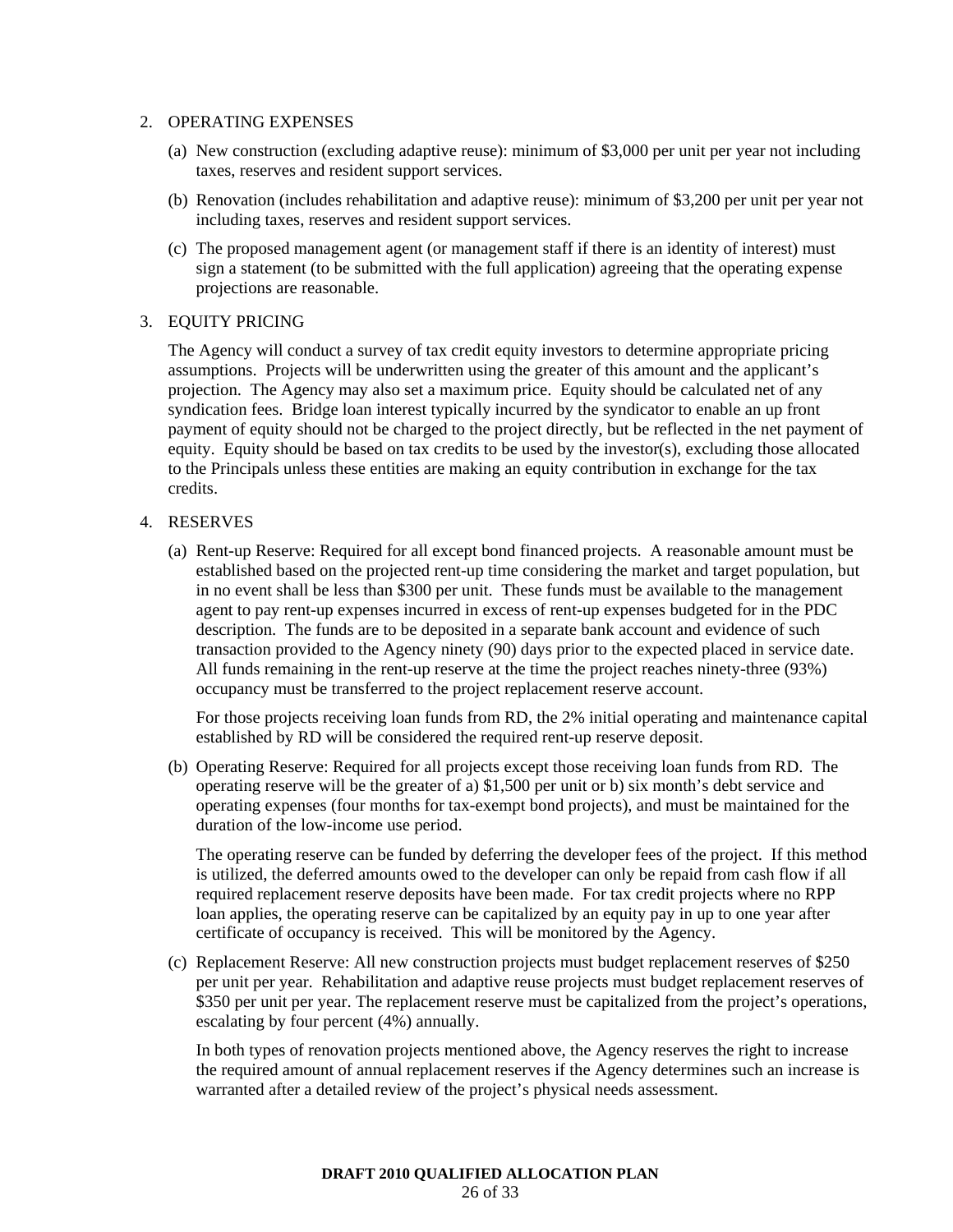For those projects receiving RD loan funds, the required funding of the replacement reserve will be established, administered and approved by RD<del>, and the replacement reserve will not escalate</del> annually.

#### 5. DEFERRED DEVELOPER FEES

Developer fees can be deferred to cover a gap in funding sources as long as:

- (a) the entire amount will be paid within fifteen (15) years and meets the standards required by the IRS to stay in basis,
- (b) the deferred portion does not exceed fifty percent (50%) of the total amount as of the full application, and
- (c) payment projections do not negatively impact the operation of the project.

Each of these will be determined by the Agency. Nonprofit organizations must include a resolution from the Board of Directors allowing such a deferred payment obligation to the project. The developer may not charge interest on the deferred amount in excess of the long term AFR.

#### 6. FINANCING COMMITMENT

- (a) For all projects proposing private permanent financing, a letter of intent is required. This letter must clearly state the term of the permanent loan is at least eighteen (18) years, how the interest rate will be indexed and the current rate at the time of the letter, the amortization period, any prepayment penalties, anticipated security interest in the property and lien position. The interest rate must be fixed and no balloon payments may be due for eighteen (18) years.
- (b) All projects proposing public permanent financing, binding commitments are required to be submitted by the full application due date. The Agency may grant a forty-five (45) day extension of this deadline for local governments if requested by the applicant in advance of the full application due date. Local governments also must identify the source of funding (e.g. HOME, trust fund). All loans must have a fixed interest rate and no balloon payments for at least eighteen (18) years after project completion. A binding commitment is defined as a letter, resolution or binding contract from a unit of government. The same terms described for the letter of intent (using the format approved by the Agency) from a private lender must be included in the commitment.
- (c) The Agency may request a letter from a construction lender documenting the loan amount, interest rate, and any origination fees.
- (d) Applications may only include one set of proposed funding sources; the Agency will not consider multiple financial scenarios. A project will be ineligible for allocation if any of the listed funding sources will not be available in an amount or under the terms described in the application. The Agency may waive this limitation if the project otherwise demonstrates financial feasibility.

### 7. DEVELOPER FEES AND ADDITIONAL CONTINGENCY

- (a) Developer fees for new construction projects shall be the lesser of \$10,500 per unit or \$800,000 (the maximum for projects with tax-exempt bonds is \$1,500,000).
- (b) Developer fees for rehabilitation projects shall be the greater of \$7,500 per unit or twenty five percent (25%) of the PDC description line item for rehabilitation (line 4), but in no event will exceed \$800,000 (the maximum for projects with tax-exempt bonds is \$1,500,000).
- (c) Builder's general requirements shall be limited to six percent (6%) of hard costs.
- (d) Builder's profit and overhead shall be limited to ten percent (10%) (8% profit, 2% overhead) of total hard costs, including general requirements.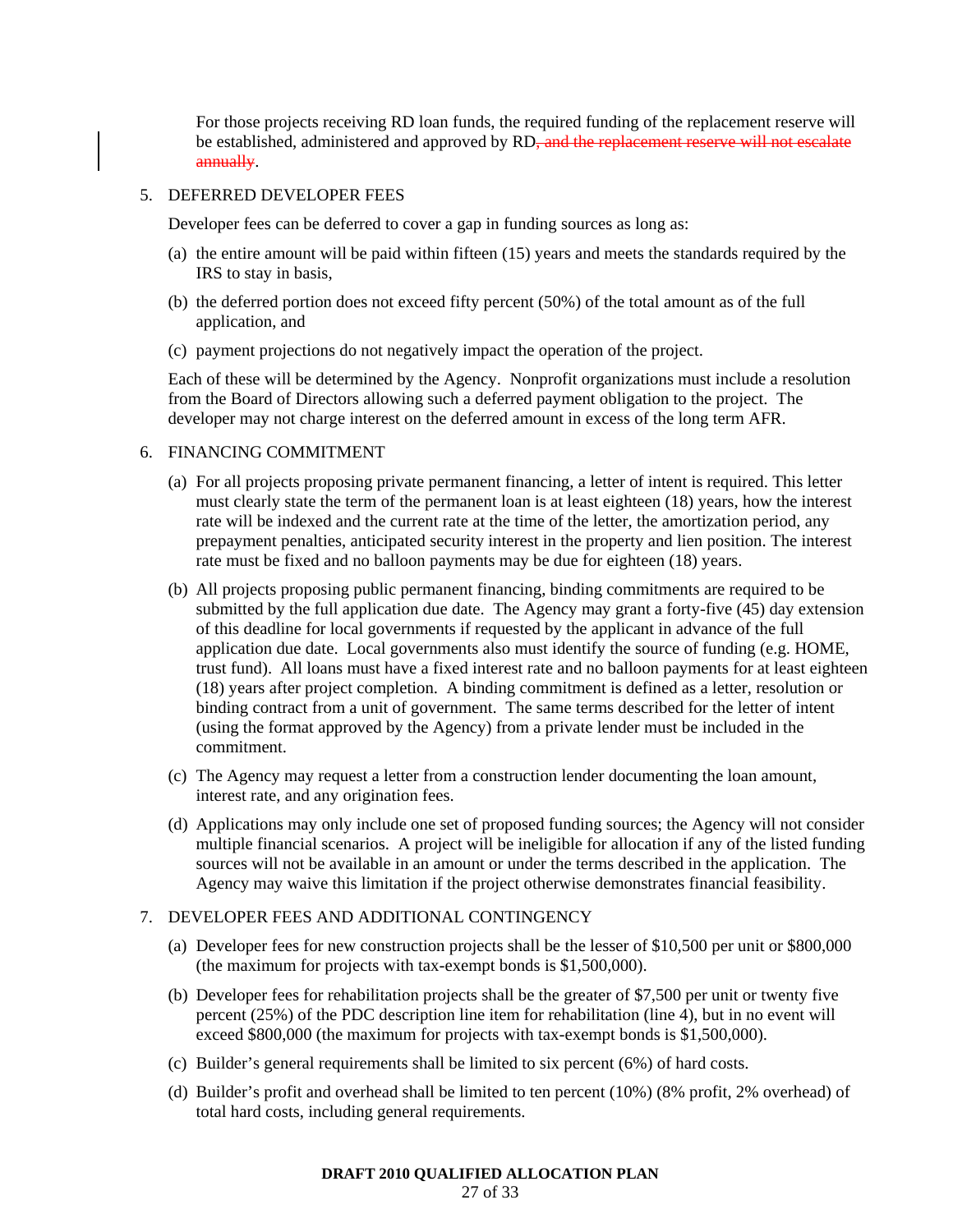- (e) Where an identity of interest exists between the owner and builder, the builder's profit and overhead shall be limited to eight percent (8%) (6% profit, 2% overhead).
- (f) The application may include up to the greater of \$500 per unit or \$30,000 in additional contingency to cover overruns in any project development cost. To the extent this amount is not used for cost overruns it may be taken as additional developer fee.

#### 8. CONSULTING FEES

The total amount of any consulting fees and developer fees shall be no more than the maximum developer fee allowed to that project.

### 9. ARCHITECTS' FEES

The architects' fees, including design and inspection fees, shall be limited to three percent (3%) of the total hard costs plus general requirements, overhead, profit and construction contingency (total of lines 2 through 10 on the PDC description).

### 10. INVESTOR SERVICES FEES

Investor services fees must be paid from net cash flow and not be calculated into the minimum debt coverage ratio.

### 11. PROJECT CONTINGENCY FUNDING

All new construction projects shall have a hard cost contingency line item of NO MORE THAN five percent (5%) of total hard costs, including general requirements, builder profit and overhead. Rehabilitation and adaptive reuse projects shall include a hard cost contingency line item of NO MORE THAN ten percent (10%) of total hard costs.

#### 12. PROJECT OWNERSHIP

There must be common ownership between all units and buildings within a single project for the duration of the compliance period.

#### 13. SECTION 8 PROJECT-BASED RENTAL ASSISTANCE

For all projects that propose to utilize Section 8 project-based rental assistance, the Agency will underwrite the rents according to the tax credit and HOME limits. These limits are based on data published annually by HUD. If the Section 8 contract administrator is willing to allow rents above these limits, the project may receive the additional revenue in practice, but Agency underwriting will use the lower revenue projections regardless of the length of the Section 8 contract.

Given the uncertainty of long-term federal commitment to Section 8 rental assistance, the Agency considers underwriting to the more conservative revenue levels to best serve the project's long-term financial viability.

### 14. WATER, SEWER, AND TAP FEES

Any water, sewer, and tap fees charged to the project must be entered on a separate line item of the PDC description. Any application that does not include these costs must provide a letter from the local provider that no fees will be charged.

### **VII. POST-AWARD PROCESSES AND REQUIREMENTS**

#### A. GENERAL REQUIREMENTS

1. The 9% tax credit reservation amount will be the total anticipated qualified basis amount multiplied by nine percent (9%), or three and three quarters percent (3.75%) for the 4% tax credit. The actual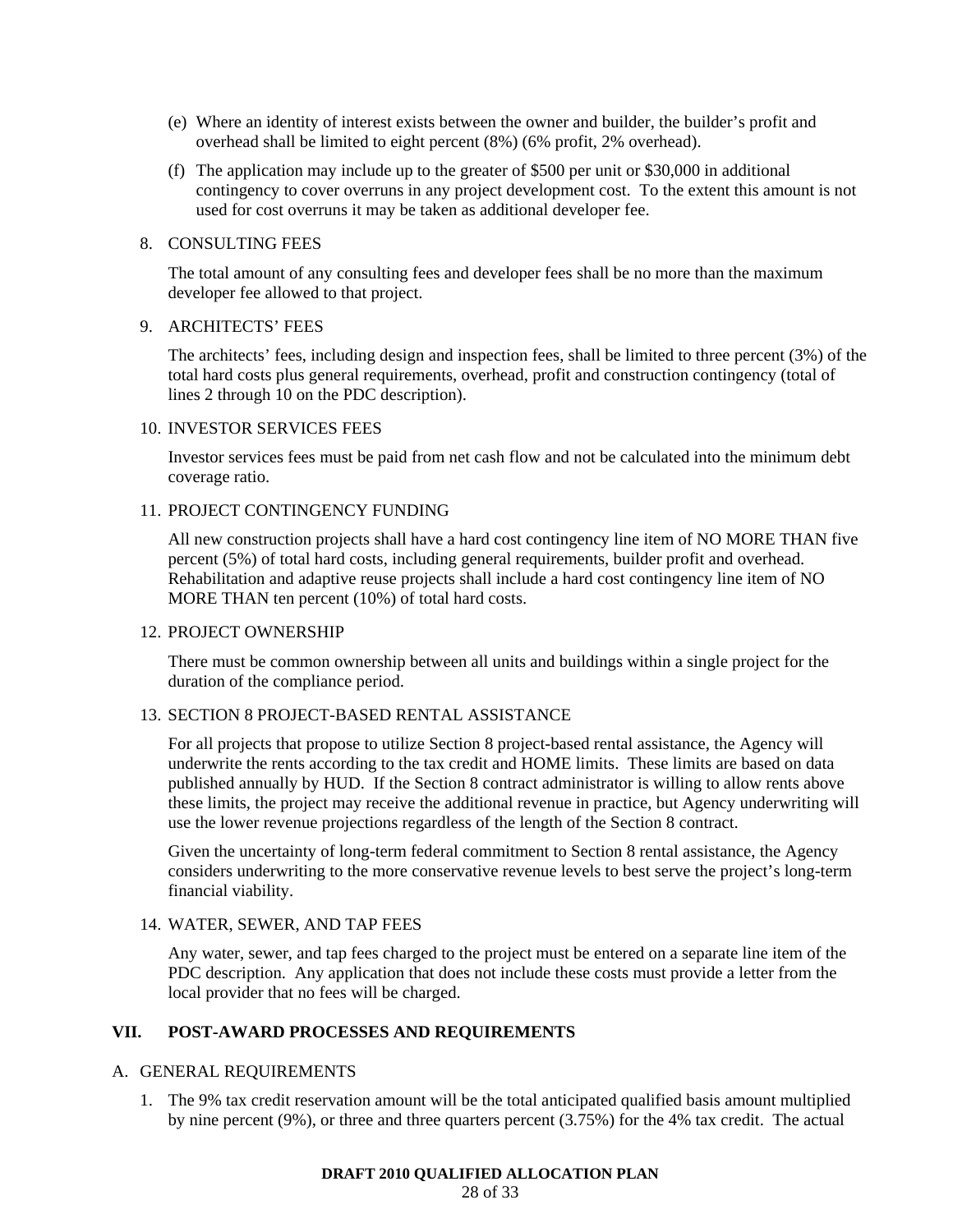tax credits allocated will be the lesser of the tax credits reserved, the applicable rate multiplied by qualified basis (as approved by the Agency), or the amount determined by the Agency pursuant to its evaluation as required under Section 42(m)(2) of the Code.

- 2. Ownership entities must (a) expend ten percent (10%) of the project's reasonably expected basis by a date to be determined by the Agency and (b) submit to the Agency a completed carryover agreement and cost certification by a date to be determined by the Agency. (This requirement also applies to projects with partial allocations.) Failure to meet these deadlines will preclude the project from participation in the state credit program. Pursuant to Section VI(B)(6), the Agency may determine that an awarded application listing state tax credits as a source of funding is ineligible for allocation due to failure to comply with the requirements of this subsection (A)(2). Projects will be required to elect a project-based allocation.
- 3. Once approved, the ownership entity will proceed to acquire, construct or rehabilitate the project. Owners may not start construction, including sitework, before the Agency has approved the project's final plans and specifications. Upon completion for occupancy, the ownership entity must notify the Agency and furnish a completed Final Cost Certification that complies with the Agency's guidelines and requirements. Project cash flow is a prohibited source of funds for the project budget.
- 4. Projects must meet all applicable federal, state and local laws and ordinances, including the Code and Fair Housing Act; the Agency may treat any failure to do so as a violation of the Plan.
- 5. Allocated tax credits may also be returned to the Agency under the following conditions: (a) credits have been allocated to a project building that is not a qualified building within the time period required by the Code, for example, because it is not placed in service within the period required under the Code, (b) credits have been allocated to a building that does not comply with the terms of its allocation agreement, (c) credits have been allocated to a project that are not necessary for the financial feasibility of the project, or (d) by mutual written agreement between the allocation recipient and the Agency. Returned credits may include credits previously allocated to project that fails to meet the 10% test under Section 42(b)(1)(E)(ii) of the Code.
- 6. The Agency may conduct construction inspections for adherence to approved final plans and specifications.
- 7. The owner of the project must sign and record the Extended Use Agreement in the county in which the project is located by the end of the first year after the tax credits are allocated. The owner must have good and marketable title at that time, and must obtain the consent of any lienholder on the project property recorded prior to the Extended Use Agreement (other than a lienholder relative to the financing of the construction of the project that by its terms will be cancelled within one year of the last building in the project being placed in service) to be bound by the terms of this Extended Use Agreement.
- 8. The Agency may revoke tax credits if the Agency determines that the owner has failed to implement all representations in the application to the Agency's satisfaction. Owners will acknowledge that the following constitute conditions to their allocation:
	- (a) accuracy of the facts and compliance with representations contained in the project's final accepted application, including all exhibits and attachments,
	- (b) completion of construction as depicted on the site layout, floor plan and elevations submitted with the project application,
	- (c) adherence to the Plan, and
	- (d) provision and maintenance of those certain unit and project amenities for the benefit of the tenants described in the project application.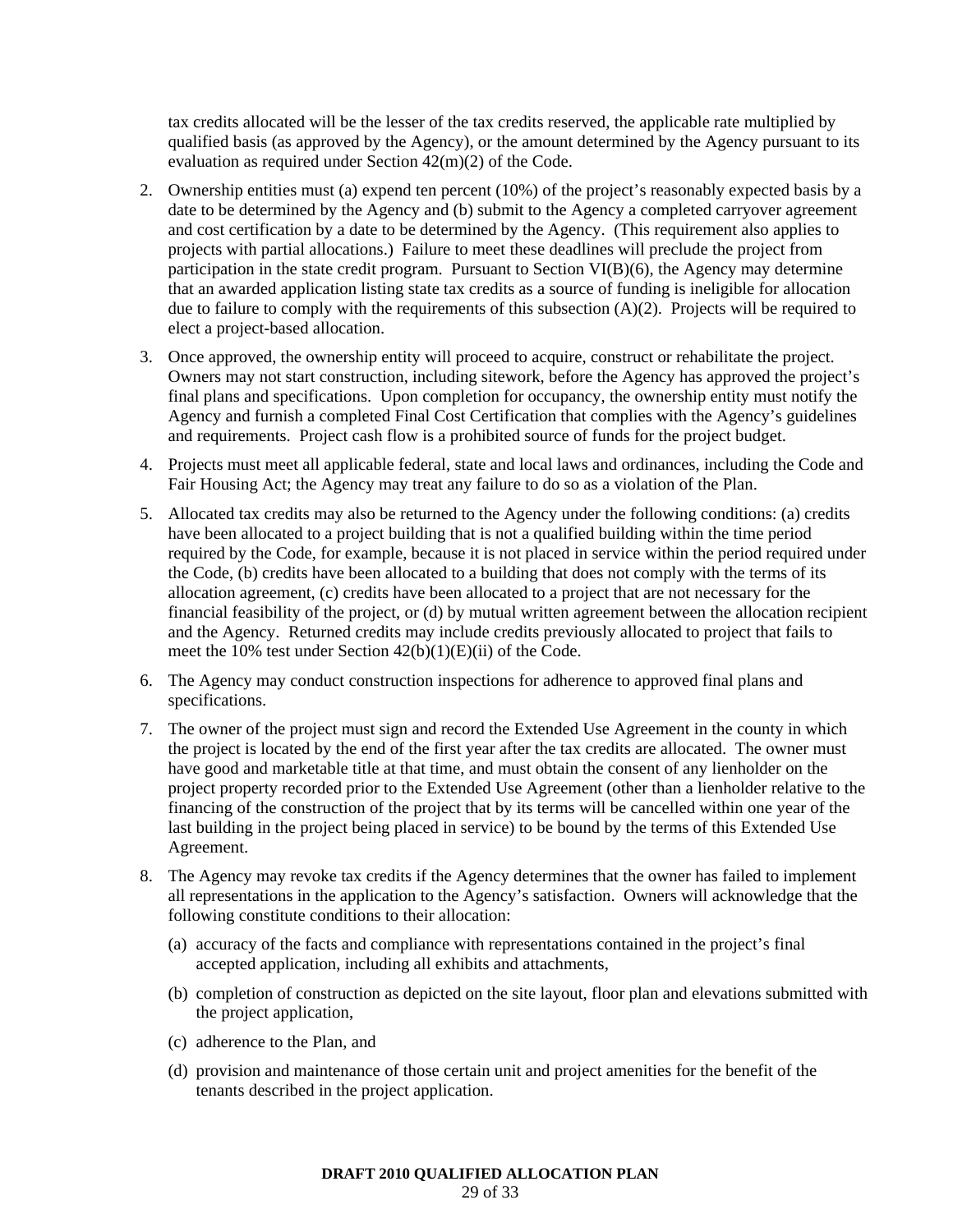An owner's or project's failure to comply with all such conditions without written authorization from the Agency will entitle the Agency, in its discretion, to deem the allocation to be cancelled by mutual consent. After any such cancellation, the owner will acknowledge that neither it nor the project will have any right to claim tax credits pursuant to this allocation. The Agency reserves the right, in its discretion, to modify or waive any such failed condition.

- 9. Federal form 8609 will not be issued until:
	- (a) the owner and management company produces evidence of attending a low-income housing tax credit compliance seminar sponsored either by the Agency or a sponsor acceptable to the Agency within the last 12 months;
	- (b) the Agency confirms that the monitoring fees have been paid and that the project has adhered to all representations made in the application (including design elements); and
	- (c) the project demonstrates that it will meet all relevant Plan requirements.

The Agency may require evidence of escrowed funds to complete landscaping.

- 10. In making application for tax credits, the applicant agrees that the Committee, the Agency, and their designees will have access to any information pertaining to the project. This includes having physical access to the project, all financial records and tenant information for any monitoring that may be deemed necessary to determine compliance with the Code. Applicants are advised that the Agency, on behalf of the Committee, is required to do compliance monitoring and to notify the IRS and the owner of any discovered noncompliance with tax credit laws and regulations, whether corrected or uncorrected. The Agency intends to conduct desk audits and monitoring visits of projects for the purpose of evaluating continuing compliance with tax credit regulations, selection criteria, ensuring that the project continues to provide decent, safe and sanitary housing. The Agency will periodically modify monitoring procedures to ensure compliance with the requirements set forth in the Code and from time to time amended.
- 11. An allocation of tax credits does not constitute a representation or warranty that the ownership entity or its owners will qualify for or be able to use the tax credits. The Agency's interpretation of the Code is not binding on the IRS, and the Agency neither represents nor warrants to any owner, equity investor, Principal or other program participant how the IRS will interpret or apply any provision of the Code. Each owner and its agents should consult its own legal and tax advisors.

NOTE: Applicants are advised that some portion or all of a project's application may be subject to disclosure to the public under the North Carolina Public Records Act.

#### B. STATE TAX CREDITS

As the administrative agent for state credit refunds issued under N.C.G.S. § 105-129.42, the Agency has a responsibility to ensure that ownership entities do not receive resources ahead of corresponding value being created in the project. Therefore the following restrictions will apply to the state tax credit refund program.

- 1. Loan Option: Loans made by the Agency pursuant to N.C.G.S. § 105-129.42(d) will not be closed until the outstanding balance on the first-tier construction financing exceeds the total state credit amount; the entire loan must be used to pay down a portion of the then existing construction debt.
- 2. Direct Refund Option: The Agency and ownership entity will enter into an escrow agreement with regard to the refund dollars. The agreement will state, among other reasonable limitations, that issuance of the funds under N.C.G.S.  $\S$  105-129.42(g)(1) will not occur until all of the following requirements have been met:
	- (a) at least fifty percent (50%) of the activities included in the project's eligible basis have been completed;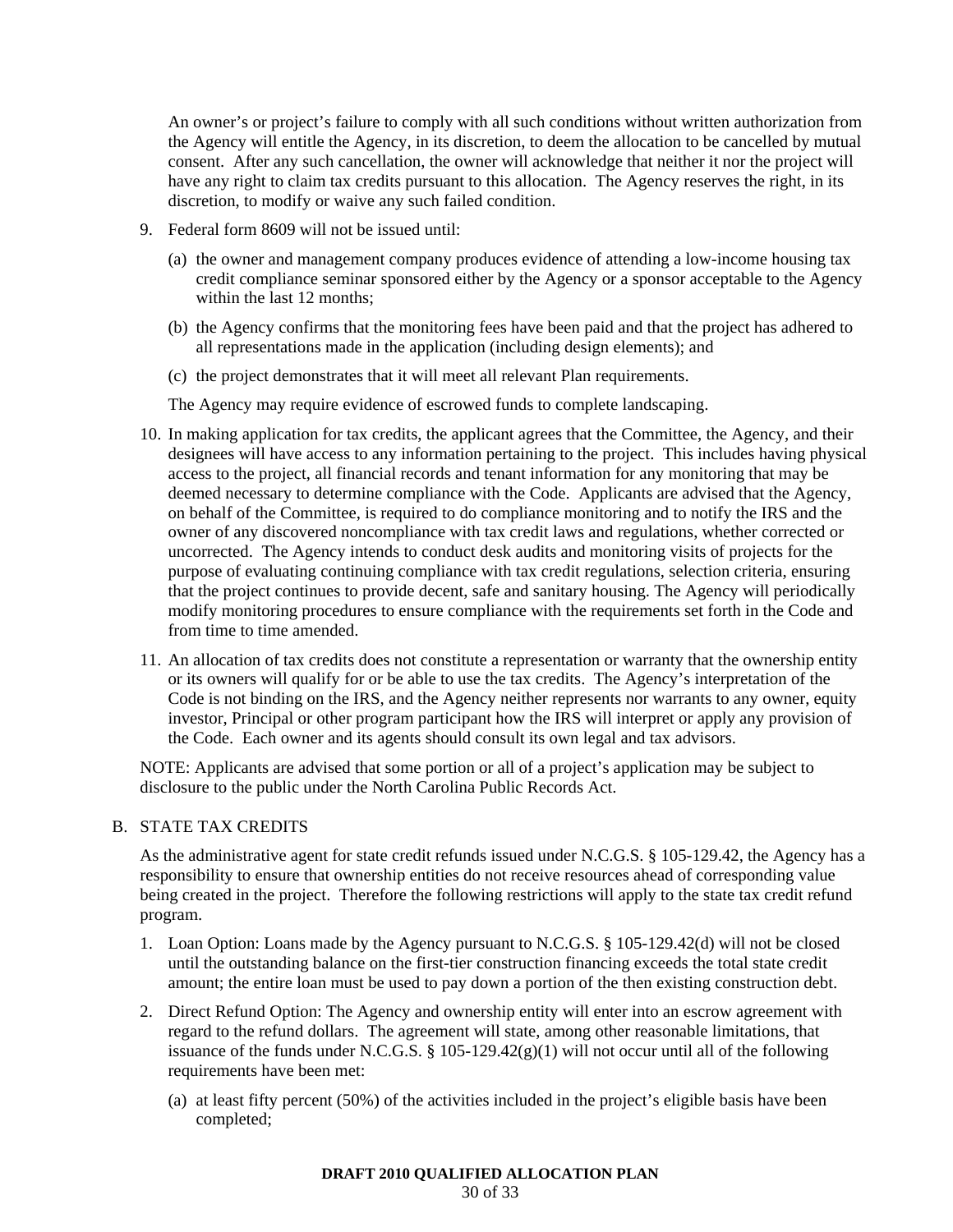- (b) the Agency and local government inspector have conducted their framing inspections and approved all buildings (including community facilities); and
- (c) the outstanding balance on the first-tier construction financing exceeds the total state credit amount (the entire refund must be used to pay down a portion of the then existing construction debt).

Applicants must indicate which of the two options will apply to the project as part of the full application process; such decision may not be changed for the carryover allocation. Ownership entities will have to fully comply with the Plan, including Section  $VII(A)(2)$ , to be eligible for participation in the state tax credit program. The Agency may adopt other policies regarding the state tax credit after adoption of the Plan. Owners, partners, members, developers or other Principals (and their affiliated entities) that are involved in a violation of any state tax credit requirement or fail to place a project in service after taking a loan or refund may be assessed up to forty (-40) negative points or disqualified from participation in Agency programs.

### C. COMPLIANCE MONITORING

- 1. Basic Requirements: Owners must comply with Section 42 of the Code, IRS regulations, rulings, procedures, decisions and notices, state statutes, local codes, the Plan, Agency loan documents, **Appendix F** (incorporated herein by reference), and any other legal requirements.
- 2. Agency Requirements: The Agency will adopt and revise standards, policies, procedures, and other requirements in administering the tax credit program. Examples include training and on-line reporting. Owners must comply with all such requirements regardless of whether or not they expressly appear in the Plan or **Appendix F**.

### **VIII. DEFINITIONS**

The terms listed below will be defined in the Plan as indicated below regardless of capitalization, unless the context clearly indicates otherwise. Terms used in the Plan but not defined below will have the same meaning as under the Code and IRS regulations.

Affiliate: As to any person or entity (i) any entity of which a majority of the voting interest is owned by such person or entity, (ii) any person or entity directly or indirectly controlling (10% or more) such person or entity, (iii) any person or entity under direct or indirect common control with any such person or entity, or (iv) any officer, director, employee, manager, stockholder (10% or more), partner or member of any such person or entity or of any person or entity referred to in the preceding clauses (i), (ii) or (iii).

Applicant: The entity that is applying for the tax credits and/or any RPP loan funds, as applicable.

Choice-Limiting Activity: Includes leasing or disposition of real property and any activity that will result in a physical change to the property, including acquisition, demolition, movement, rehabilitation, conversion, repair, or construction.

Community Service Facility: Any building or portion of building that qualifies under Section  $42(d)(4)(C)(iii)$ of the Code, Revenue Ruling 2003-77, and any Agency requirements for such facilities (which may be published as part of the Plan, an Appendix or separately).

Developer: Any individual or entity responsible for initiating and controlling the development process and ensuring that all, or any material portion of all, phases of the development process are accomplished. Furthermore, the developer is the individual or entity identified as such in the Ownership Entity Agreement and any and all Development Fee Agreements.

Displacement: The moving of a person or such person's personal property from their current residence.

#### **DRAFT 2010 QUALIFIED ALLOCATION PLAN**

31 of 33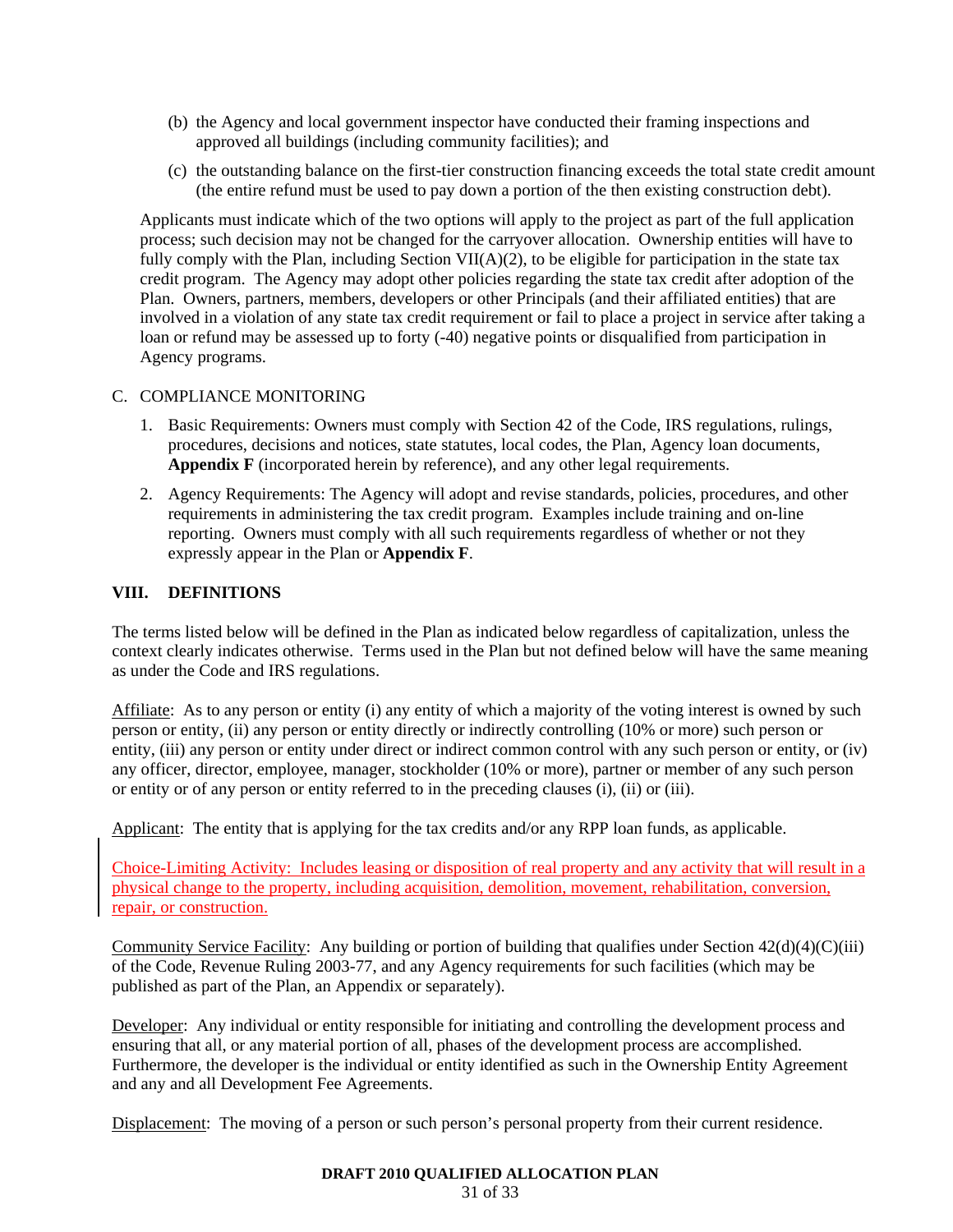Entity: Without limitation, any general partnership, limited partnership, limited liability company, corporation, joint venture, trust, business trust, cooperative, association, public agency or other entity, other than a human being.

Homeless Populations: People who are living in places not meant for habitation (such as streets, cars, parks), emergency shelters, or in transitional or temporary housing but originally came from places not meant for habitation or emergency shelters.

Management Agent: Individual(s) or Entity responsible for the day to day operations of the project, which may or may not be related to the Owner(s) or ownership entity.

Market-Rate Units: Units that are not subject to tax credit restrictions; does not include manager units.

Material Participation: Involvement in the development and operation of the project on a basis which is regular, continuous and substantial throughout the compliance period as defined in Code Sections 42 and 469(h) and the regulations promulgated thereunder.

Net Square Footage: The outside to outside measurements of all finished areas that are heated and cooled (conditioned). Examples include hallways, community and office buildings, dwelling units, meeting rooms, sitting areas, recreation rooms, game rooms, etc. Breezeways, stairwells, gazebos and picnic shelters are examples of unconditioned outside structures that may not be used as net square footage.

Owner(s):  $Person(s)$  or entity(ies) that own an equity interest in the Ownership Entity.

Ownership Entity: The ownership entity to which tax credits and/or any RPP loan funds will be awarded.

Ownership Entity Agreement: A written, legally binding agreement describing the rights, duties and obligations of owners in the ownership entity.

9% Tax Credit: Low-income housing tax credits available for allocation under the state's volume cap pursuant to Section 42(h)(3) of the Code.

Person: Any individual or Entity, and the heirs, executors, administrators, legal representatives, successors and assigns of such Person where the context so requires.

Person with a Disability: An adult who has a permanent physical or mental impairment which substantially limits one or more major life activities as further defined in North Carolina's Persons with Disabilities Protection Act (N.C.G.S. § 168A-3 (7a)).

Principal: Principal includes (1) all persons or entities who are or who will become partners or members of the ownership entity, (2) all persons or entities whose affiliates are or who will become partners or members of the ownership entity, (3) all persons or entities who directly or indirectly earn a portion of the development fee for development services with respect to a project and/or earn any compensation for development services rendered to such project, which compensation is funded directly or indirectly from the development fee of such project, and such amount earned exceeds the lesser of twenty-five percent (25%) of the development fee for such project or \$100,000, and (4) all affiliates of such persons or entities in clause (3) who directly or indirectly earn a portion of the development fee for development services with respect to any project in the current year and/or earn any compensation for development services rendered to any project in the current year, which compensation is funded directly or indirectly from the development fee of any such project, and such amount earned exceeds the lesser of twenty-five percent 25% of the development fee for such project or \$100,000. For purposes of determining Principal status the Agency may disregard multiple layers of pass-

#### **DRAFT 2010 QUALIFIED ALLOCATION PLAN**

32 of 33